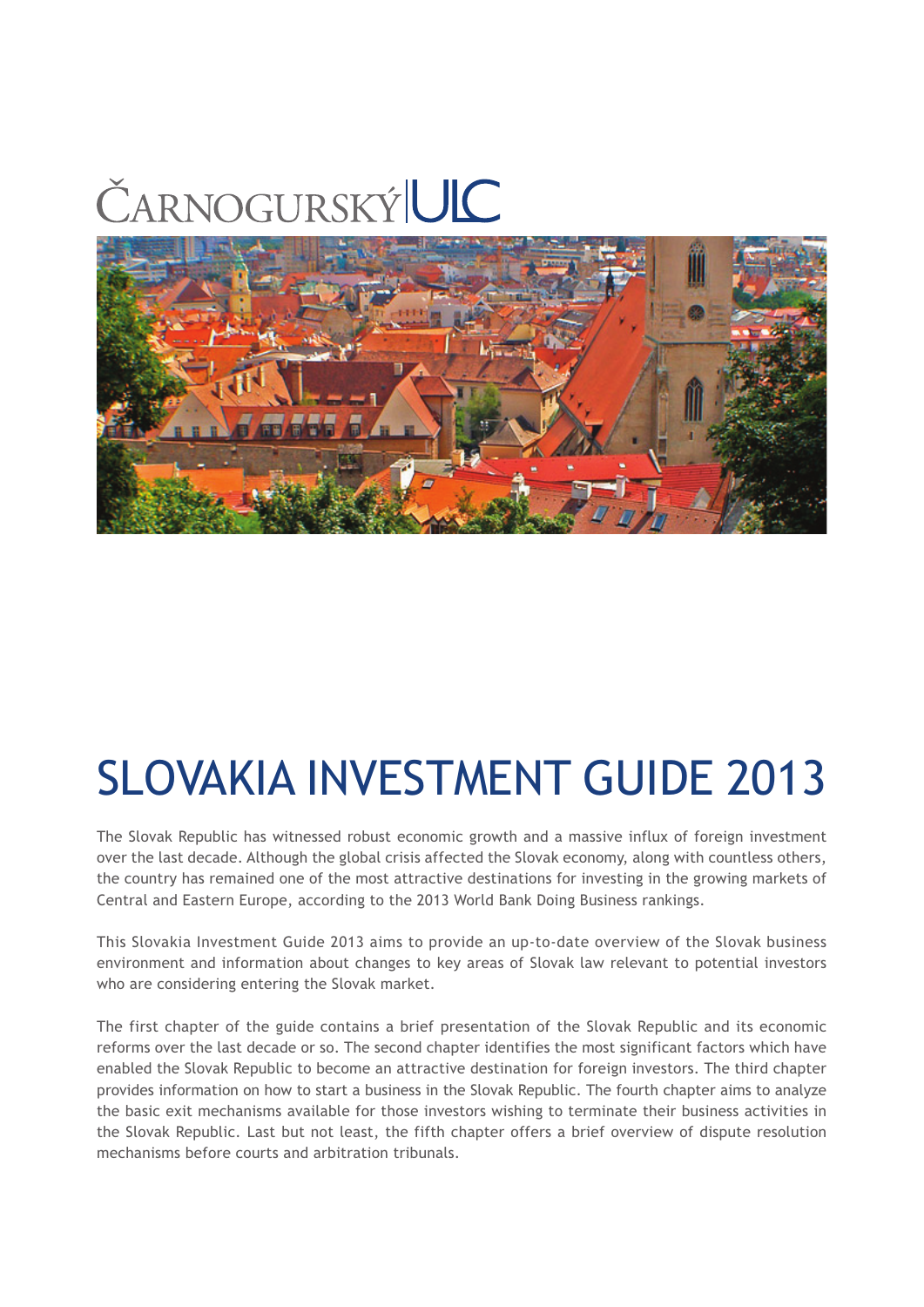# 1. GENERAL OVERVIEW

# 1.1 BASIC INFORMATION ABOUT THE SLOVAK REPUBLIC

The Slovak Republic covers 49,000 square kilometres and has a population of around 5.4 million. Situated in the heart of Europe, the country shares borders with Poland (508.2 km), Ukraine (98 km), Hungary (679 km), Austria (115 km) and the Czech Republic (251.8 km). Slovakia's capital city, Bratislava, has a population of 471,000 and is situated in the south-west corner of the country, close to the borders with Austria and Hungary and just 65 km from Vienna and 200 km from Budapest.

This strategic location offers a combined market potential of over 350 million customers within a radius of 1,000 kilometres. The Slovak Republic is also considered a gateway to Ukraine and Russia.

Slovakia is a member of the OECD, WTO, NATO, UNESCO, WHO, INTERPOL and a number of other international organizations. On May 1, 2004, the Slovak Republic joined the European Union and, on December 21, 2007, the Schengen area. As of January 1, 2009, the Slovak Republic became a member of the Eurozone and successfully adopted the euro with the conversion rate set at 30.1260 SKK (Slovak crowns)/EUR. On May 1, 2011, all restrictions and quotas on Slovak citizens living and working in other European Union members states were cancelled, meaning that all Slovaks may now work freely anywhere in the union.

The Slovak Republic follows the continental legal system influenced by the French and German legal systems and, in recent years, by European law.

# 1.2 RECENT ECONOMIC REFORMS HAVE LED TO GROWTH

The Slovak Republic was something of a latecomer to the economic transformation that swept through Central and Eastern Europe in the 1990s. However, following the general election in 1998 the country implemented a set of structural reforms whereby the main banks and utilities were privatized and fiscal transparency and control was improved significantly. As a result, foreign investors from Europe and the U.S. have obtained important stakes in many of the key formerly state-owned institutions.

The reform process gathered pace after the general election in 2002. The new government introduced extensive and far-reaching reforms affecting many areas, from public finance to employment, education, health and social security. The introduction of a simple, competitive and business-friendly 19% flat tax system, generally considered a cornerstone of the 2004 economic reforms, received global attention.

International observers have increasingly come to praise the depth and speed of the changes and the sharp increase in competitiveness and economic dynamism that have occurred in the Slovak Republic. Among other sources, the 2005 World Bank Doing Business Report rated the Slovak Republic as the world's top reformer in improving its investment climate during the previous year. The OECD's recent Revenue Statistics publication ranked Slovakia's tax take as a percentage of GDP as the 7th lowest amongst all OECD countries in 2009.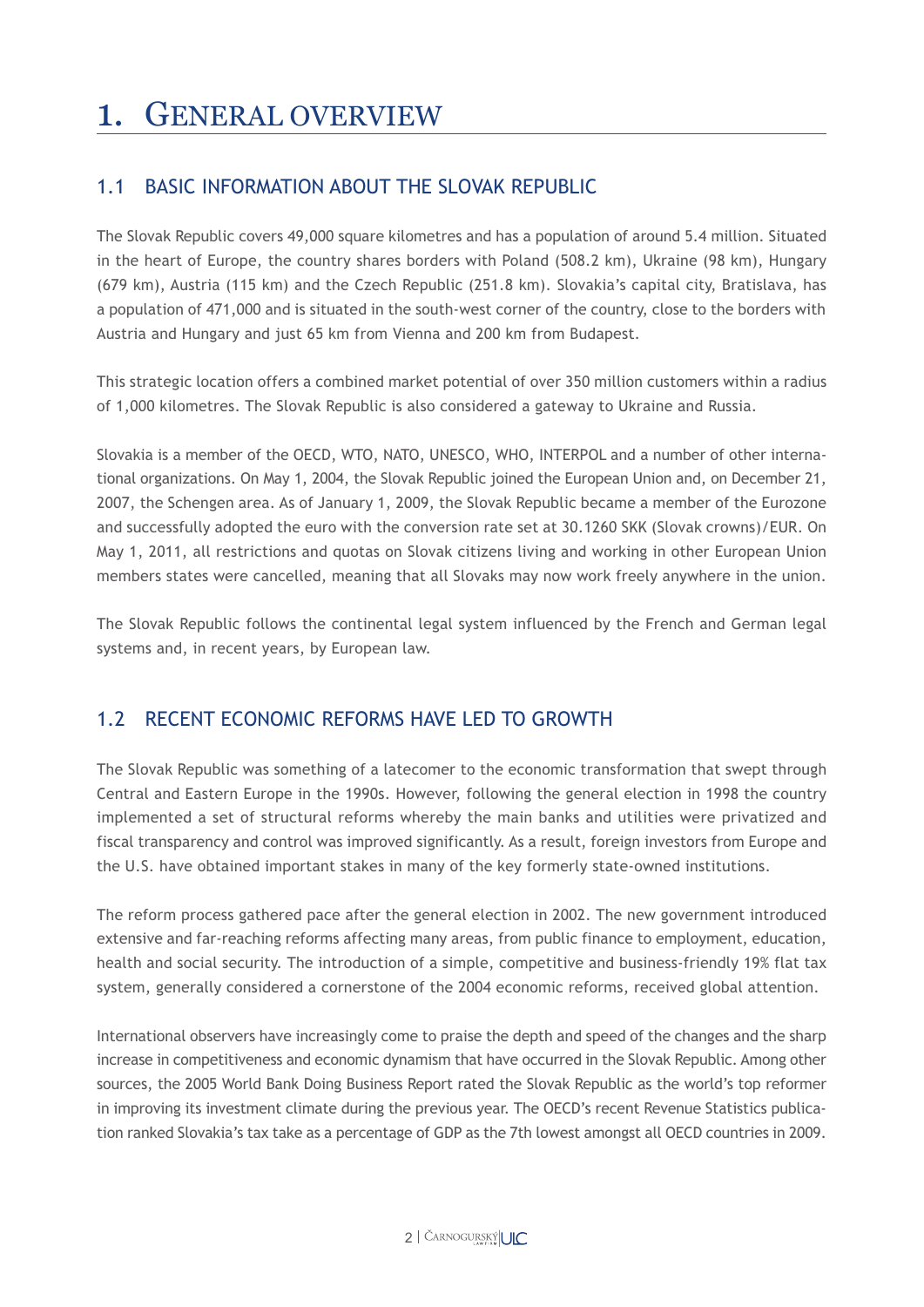Slovakia, despite a relatively difficult year in terms of accumulation of debt, in 2011 remained one of only five EU countries which managed to keep its debt level under 60% of GDP.1 The Slovak government, through the Stability Programme of the Ministry of Finance of the Slovak Republic, confirmed its intention to reduce the state budget deficit below 3% by the end of 2013. In 2011 the government budget deficit was 4.9% of GDP and in 2012 it was 4.35%.2 Forecasts for the following years predict a continuing fall in the government budget deficit to 2.9% in 2013, 2.4% of GDP in 2014 and 1.9% of GDP in 2015, below the 3% EU limit for deficits.3

# 2. THREE MAIN CONCERNS OF FOREIGN INVESTORS

# 2.1 BUSINESS-FRIENDLY TAX SYSTEM

#### **2.1.1 Overview of the tax system**

In order to reduce the government budget deficit the new government in December 2012 approved an amendment to Act. No. 595/2003 Coll. on Income Tax which abolished the previously valid 19% flat tax and introduced a progressive personal income tax with two rates. The range of rates was further extended by an additional special tax rate of 5% for selected state officials, an increased rate for legal entities, and by the reintroduction of taxation of dividends. The amendment limits the application of 40% flat expenses for self-employed persons to a maximum of EUR 5,040 per annum and removes the option of flat spending on real estate. The amendment came into effect on January 1, 2013.

|                      | Slovakia   | Czech Republic     | <b>Hungary</b>       | Poland     |
|----------------------|------------|--------------------|----------------------|------------|
| Corporate Income Tax | 23%        | $19%$ <sup>4</sup> | 10%/19% <sup>5</sup> | 19%        |
| Personal Income Tax  | $19 - 25%$ | 15%                | 16%                  | $18 - 23%$ |
| VAT                  | 20%7       | 21%                | 27%                  | 23%        |

TABLE 1: Basic tax rates in V4 countries

http://eur-lex.europa.eu/LexUriServ/LexUriServ.do?uri=SWD:2012:0362:FIN:EN:HTML (Accessed:14.3.2013)

<sup>1</sup> NBS: Analysis of Convergence of the Slovak economy, July 2011, Page 6.

<sup>2</sup> The Slovak Spectator, Debt exceeds 50% of GDP, Available from:

http://spectator.sme.sk/articles/view/49856/3/debt\_exceeds\_50\_of\_gdp.html (Accessed: 4.5.2013l

<sup>3</sup> COMMISSION STAFF WORKING DOCUMENT Accompanying the document REPORT FROM THE COMMISSION ANNUAL REPORT ON THE COHESION FUND (2011). Available from:

<sup>4</sup> This tax rate was reduced to 19% as of January 2010.

<sup>&</sup>lt;sup>5</sup> The corporate income tax rate is 10% up to HUF 500 million, and 19% above that amount.

<sup>6</sup> The personal income tax rate is 19% for incomes up to 176.8-times the national minimum subsistence level and 25% for income over 176.8-times the national minimum subsistence level.

<sup>7</sup> Value added tax was increased to 20% with effect from January 1, 2011.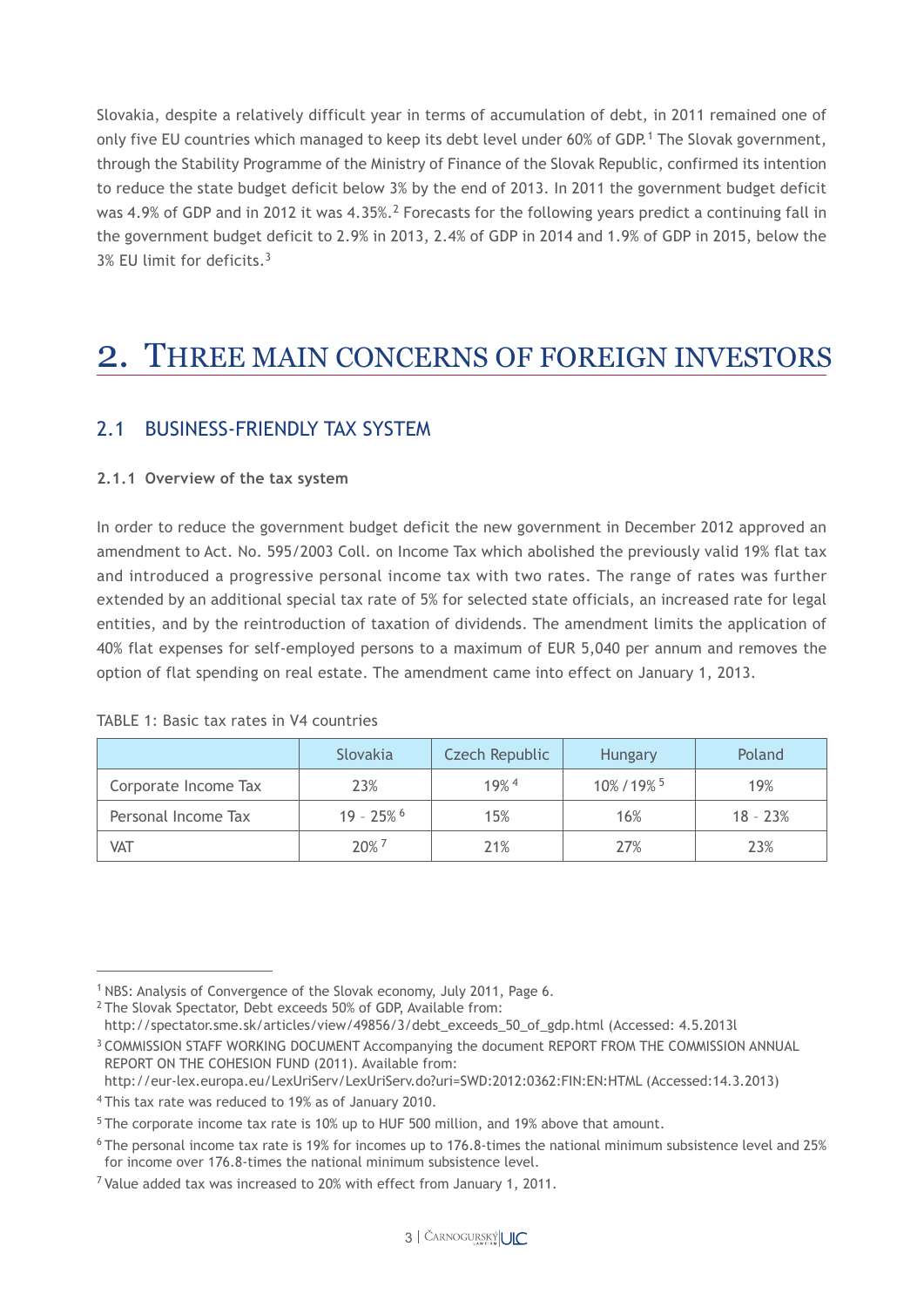The Slovak tax system comprises direct and indirect taxes. Direct taxes include income tax (personal income tax, corporate income tax) and municipal taxes (real-estate tax, motor vehicles tax, etc.), whereas indirect taxes include value added tax (VAT) and excise duties. Only income tax and VAT will be dealt with in this chapter, as they are the most relevant from an investor's point of view.

#### **2.1.2 Corporate income tax**

According to Article 2 of the Income Tax Act, corporate income tax is levied on legal persons provided their registered office or the place of their effective management is located in the Slovak Republic. The Income Tax Act defines the place of effective management as the place where the managerial and business decisions of statutory and supervisory bodies are adopted. The tax obligation of such legal persons is unlimited and they are, therefore, liable to pay tax on income derived from Slovak sources and also on income derived from sources abroad. Other entities such as permanent establishments<sup>8</sup> have only a limited tax obligation and are, therefore, liable to pay corporate income tax only on income derived from Slovak sources. The tax year does not have to correspond to the calendar year.

Note that the Income Tax Act does not contain any particular provisions on group taxation. Each company must submit a separate tax return.

### **2.1.3 Personal income tax**

According to Article 2 of the Income Tax Act, personal income tax is levied on natural persons permanently residing in the Slovak Republic or physically present in the Slovak Republic for 183 days or more of a calendar year, either continuously or in total (Slovak tax residents). Slovak tax residents are liable for personal income tax on their worldwide income.

Other natural persons (Slovak tax non-residents) are liable for personal income tax on their Slovak sources of income only. This includes, for example, income from work carried out in the Slovak Republic, income paid by a Slovak company for performing a statutory function in a company, or income from consulting services or similar activities carried out in the Slovak Republic.

#### **2.1.4 Value added tax**

Value added tax is governed by the VAT Act<sup>9</sup>. Slovak taxable entities with their main office, place of business or establishment in Slovakia must register for VAT if their turnover within the previous twelve calendar months exceeded EUR 49,790. Voluntary registration is also possible.

The VAT rate was increased from 19% to 20% as of January 1, 2011. A reduced rate of 10% applies to goods such as books, medical devices, pharmaceuticals and other goods listed in Annex no. 7 of the Law on Value Added Tax. A reduced VAT rate of 6% that had been applied to so-called 'sale of farm goods' was also abolished by the Amendment to the Act on Value Added Tax No. 490/2010 Coll.

<sup>&</sup>lt;sup>8</sup> Article 16 par. 2 of the Income Tax Act defines a permanent establishment as a permanent place or facility being used either constantly or repeatedly by a foreign company carrying out business activities in the Slovak Republic. It can be either a branch that is registered in the Commercial Register or an unregistered unit that has no legal status. A permanent establishment is also constituted by an activity, place or facility through which a foreign company carries out one-off activities in the Slovak Republic for more than 6 months in any 12 consecutive months.

<sup>9</sup> Act No. 222/2004 Coll. on Value Added Tax.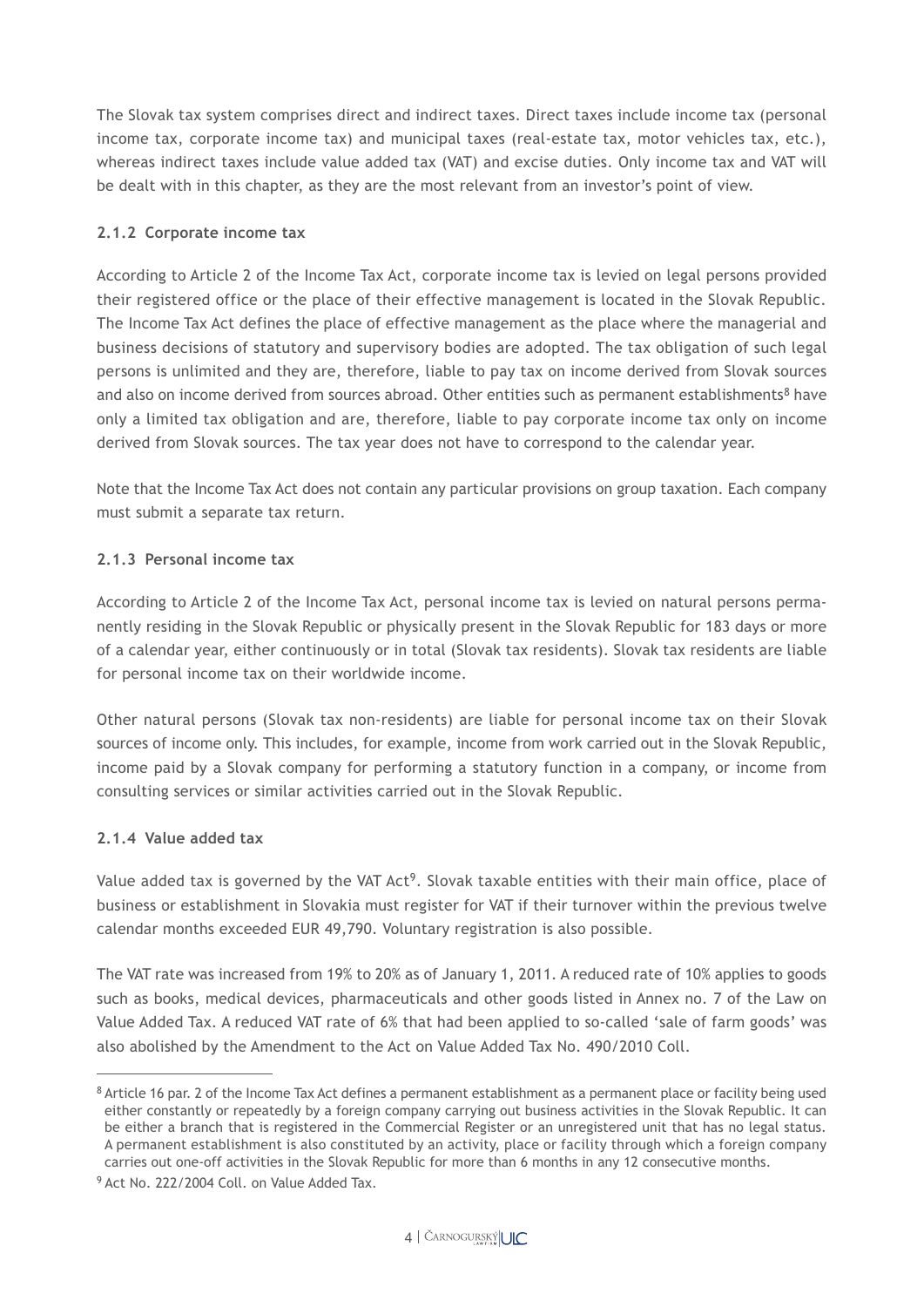#### **2.1.5 Transfer pricing**

According to Article 17 par. 5 of the Income Tax Act, prices between a Slovak entity and its foreign related party must be set at a fair market value for corporate income tax purposes. Otherwise, tax authorities have the right to adjust the tax base and impose penalties if they conclude that arm's-length prices have not been respected.

Article 2 letters n) – r) of the Income Tax Act defines a foreign related party as a foreign party economically or personally related, or a foreign party otherwise connected. Note that such a relationship arises only in cases where the parties have established a business connection solely for the purpose of decreasing their tax base. An economic or personal relationship is defined as one party participating in the equity, control, or management of the other party, or a relationship between two parties which are under the common control or management of another party. Participation in equity or control means a higher-than-25% direct or indirect participation in share capital or voting rights.

#### **2.1.6 Double taxation avoidance treaties**

A tax regime can be modified by double taxation avoidance treaties. To date, the Slovak Republic has concluded such treaties with 64 countries around the world.<sup>10</sup> Tax treaties generally follow the OECD Model Tax Convention.

## 2.2 ATTRACTIVE INVESTMENT INCENTIVES

#### **2.2.1 Investment incentives under EU law**

Investment incentives are without doubt a serious argument in favour of the Slovak Republic. However, as an EU member country, the Slovak Republic must ensure compliance with EU rules.

One of the fundamental principles of EU law is the promotion of competition within the EU internal market. Therefore, EU member states are prohibited from granting any incentives capable of distorting competition and affecting trade between member states. The concept of state aid is very broad and covers a wide range of direct and indirect public incentives. Investment incentives which seek to attract foreign investors are therefore a priori perceived as distorting competition.

| <b>Bratislava</b>       | $0\%$ <sup>11</sup> |
|-------------------------|---------------------|
| Western Slovakia        | 40%                 |
| <b>Central Slovakia</b> | 50%                 |
| Eastern Slovakia        | 50%                 |

TABLE 2: Percentage of investment which can be covered by investment incentives

 $10$  Data as of September 30, 2012, from the Ministry of Finance of the Slovak Republic. Available from: http://www.drsr.sk/drsr/slovak/legislativa/zamedzenie\_dvojiteho\_zdanenia/data/zoznam\_zmluv\_o\_zdz.pdf (Accessed:14.03.2013).

<sup>11</sup> This amount was changed from 10% to 0% as of January 1, 2009.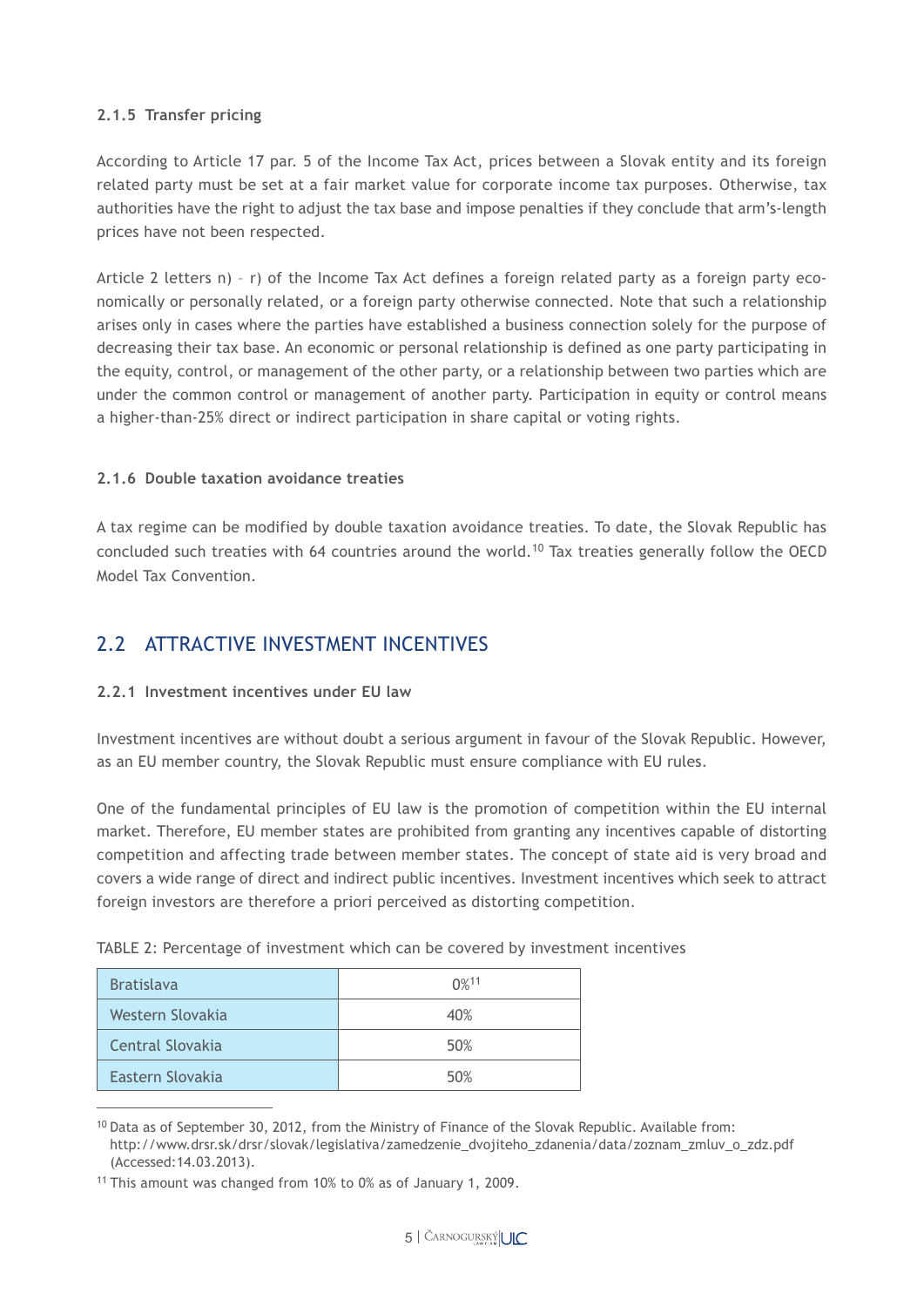However, the promotion of competition within the internal market is not the only relevant EU policy. The EU has set as an objective the improvement of the standard of living in poor regions and the elimination of regional disparities. This and other policies have led to a number of exemptions to the principle of prohibition of state aid. The key exemption for an investor is probably the exemption of aid to promote economic development in areas where the standard of living is abnormally low or where there is serious unemployment compared to the EU average. Regional aid differs from other categories of aid as it is restricted to specific geographical areas and specifically aims to encourage the economic development of those areas by providing support for investment and job creation.

As the granting of aid is linked to the region where the investment takes place, the European Commission has determined which regions are entitled to receive aid and the amount of aid each of those regions may receive (see TABLE 2). The percentage of the investment incentive is increased by 10% in the case of medium-sized enterprises<sup>12</sup> and by 20% in the case of small enterprises<sup>13</sup>. However in the case of large-scale investments<sup>14</sup> this percentage is decreased depending on the size of the investment.

#### **2.2.2 Investment incentives under Slovak law**

Until recently, the Slovak Republic had a mostly unstructured approach to investment incentives. Generally, the type and the amount of incentives received and the conditions the investor had to meet to receive them were determined by negotiation between the government and the investor. Such a system provided a great deal of flexibility, attractive for investors wanting to structure their projects in a particular way, but lacked transparency and certainty.

On January 1, 2008, a new Investment Incentives  $Act^{15}$  came into force. The Investment Incentives Act recognizes four basic categories of investment projects entitled to investment incentives: manufacturing, technology centres, centres of strategic services, and tourism. Within each category, investors can apply for the following investment incentives: a cash subsidy for the acquisition of long-term tangible and intangible assets, corporate income tax relief, contributions for newly created jobs, and the transfer of real estate at a reduced price.

Compared with 2012 the legal conditions for obtaining investment support have achieved an enhanced formal status via the amendment of provisions in the Investment Incentives Act.<sup>16</sup> An entrepreneur who would like to receive investment support in the industrial production sector must, in accordance with the provisions of article 1, par. 4 of the Act on Investment Incentives, fulfil the conditions defined by that law, for example:

a) procure tangible fixed assets and intangible assets in the amount of at least EUR 10,000,000, of which at least 50% (EUR 5,000,000) must be covered by the equity of a legal person or the property of a natural person – entrepreneur;

<sup>&</sup>lt;sup>12</sup> Defined as an enterprise with fewer than 250 employees and either annual turnover not exceeding EUR 50 million or annual balance sheet total not exceeding EUR 43 million.

<sup>13</sup> Defined as an enterprise with fewer than 50 employees and annual turnover and/or balance sheet total not exceeding EUR 10 million.

<sup>&</sup>lt;sup>14</sup> Investment projects with eligible expenditures of at least EUR 50 million.

<sup>15</sup> Act No. 561/2007 Coll. on Investment Incentives.

<sup>&</sup>lt;sup>16</sup> Regulation of the Ministry of Finance of the SR No. 70/2013 Coll. on April 10, 2013, amending and supplementing Act no. 561/2007 Coll. on Investment Aid.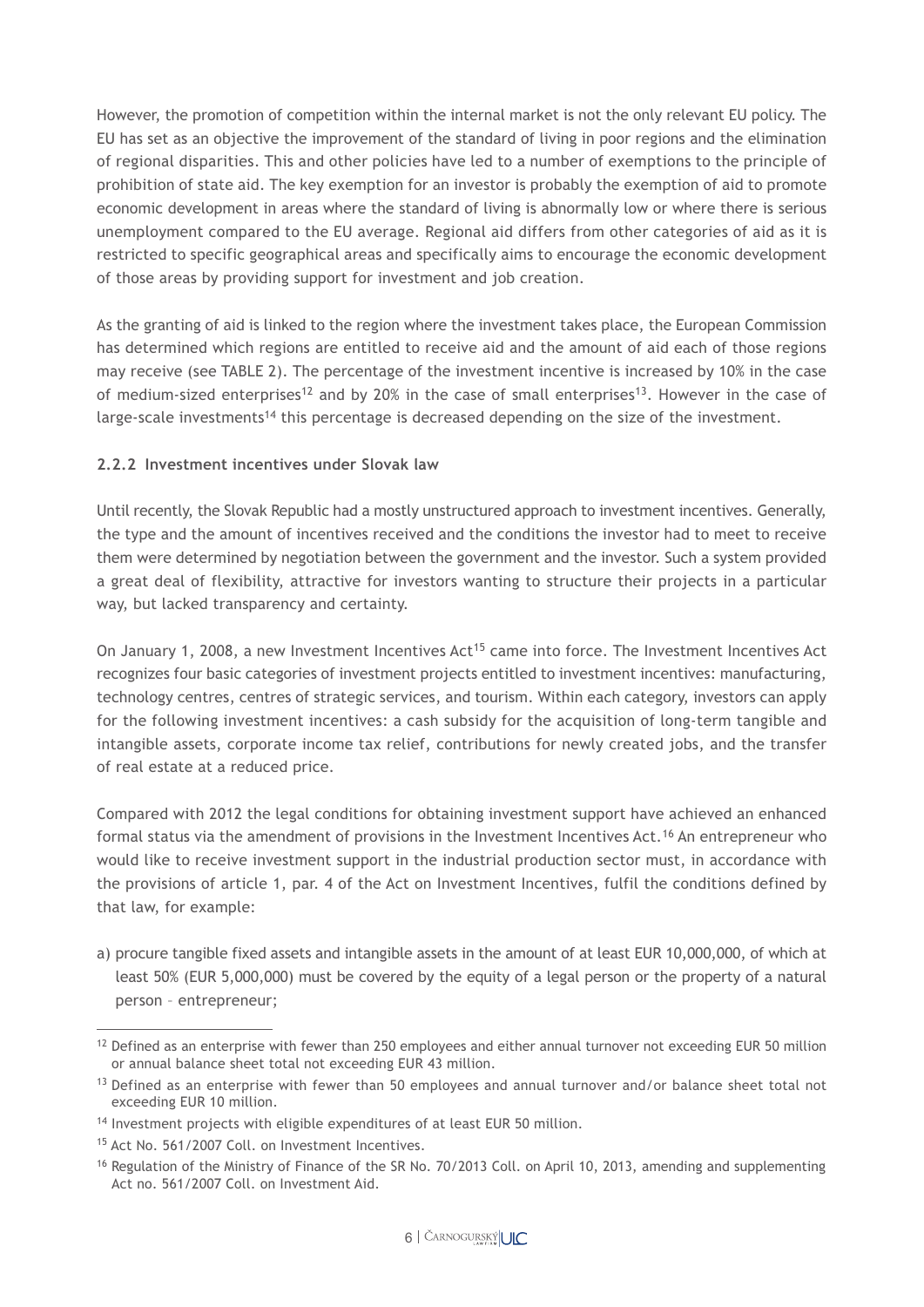- b) procure new production technology and equipment that is intended for manufacturing purposes with a value of at least 60% of the total value of acquired tangible and intangible assets, and meet other conditions mentioned in the amendment;
- c) ensure that production, operations, processes, buildings and processing equipment comply with environmental protection in accordance with special regulations;
- d) carry out the investment project in one place, by one place understand a summary of the properties that make up one corporate land.

It is necessary to point out that:

- –– If the investment project is to be implemented in a district where the unemployment rate for the calendar year immediately preceding the calendar year in which the investment plan was delivered to the Ministry was higher than the national unemployment rate in Slovakia, the sum of EUR 10,000,000 referred to in point c) above shall be reduced to EUR 5,000,000, of which at least EUR 2,500,000 must be covered by the equity of the entity or come from the entrepreneur's own resources;
- –– If the investment project is to be implemented in a district where the unemployment rate for the calendar year immediately preceding the calendar year in which the investment plan was delivered to the Ministry was at least 50% higher than the national unemployment rate in Slovakia, the sum of EUR 10,000,000 referred to in point a) above shall be reduced to EUR 3,000,000, of which at least EUR 1,500,000 must be covered by the equity of the entity or come from the entrepreneur's own resources;
- –– If the investment project is to be implemented by a small or medium-sized enterprise, the above amounts are reduced by half.

In light of the above it may be concluded that the small-business sector operating in industry has more favourable conditions for receiving investment aid. Investment support also applies to other sectors of the economy, not only industrial production. In order to clarify the law on investment assistance the table below indicates the minimum value of fixed assets that must be procured in other sectors.

| The lowest level of assets              | Investment support areas |                              |                                     |                |  |  |  |
|-----------------------------------------|--------------------------|------------------------------|-------------------------------------|----------------|--|--|--|
| needed to attract<br>investment support | Industrial<br>production | <b>Technology</b><br>centres | <b>Strategic</b><br>support centres | <b>Tourism</b> |  |  |  |
| €14,000,000                             | €5,000,000               |                              |                                     |                |  |  |  |
| €10,000,000                             |                          |                              |                                     | €5,000,000     |  |  |  |
| €7,000,000                              | €2,500,000               |                              |                                     |                |  |  |  |
| €5,000,000                              |                          |                              |                                     | €2,500,000     |  |  |  |
| €3,500,000                              | €1,500,000               |                              |                                     |                |  |  |  |
| €3,000,000                              |                          |                              |                                     | €1,500,000     |  |  |  |
| €500,000                                |                          | €250,000                     |                                     |                |  |  |  |
| €400,000                                |                          |                              | €200,000                            |                |  |  |  |

TABLE 3: Minimum equity investment in comparison with investment support.

Source: Statistics Office of the European Communities and NBS analysis of the Slovak economy's convergence. This data is of an informative nature only.17

<sup>&</sup>lt;sup>17</sup> Provisions of articles 4 and 7 of Act No. 561/2007 Coll. on Investment Aid, as amended.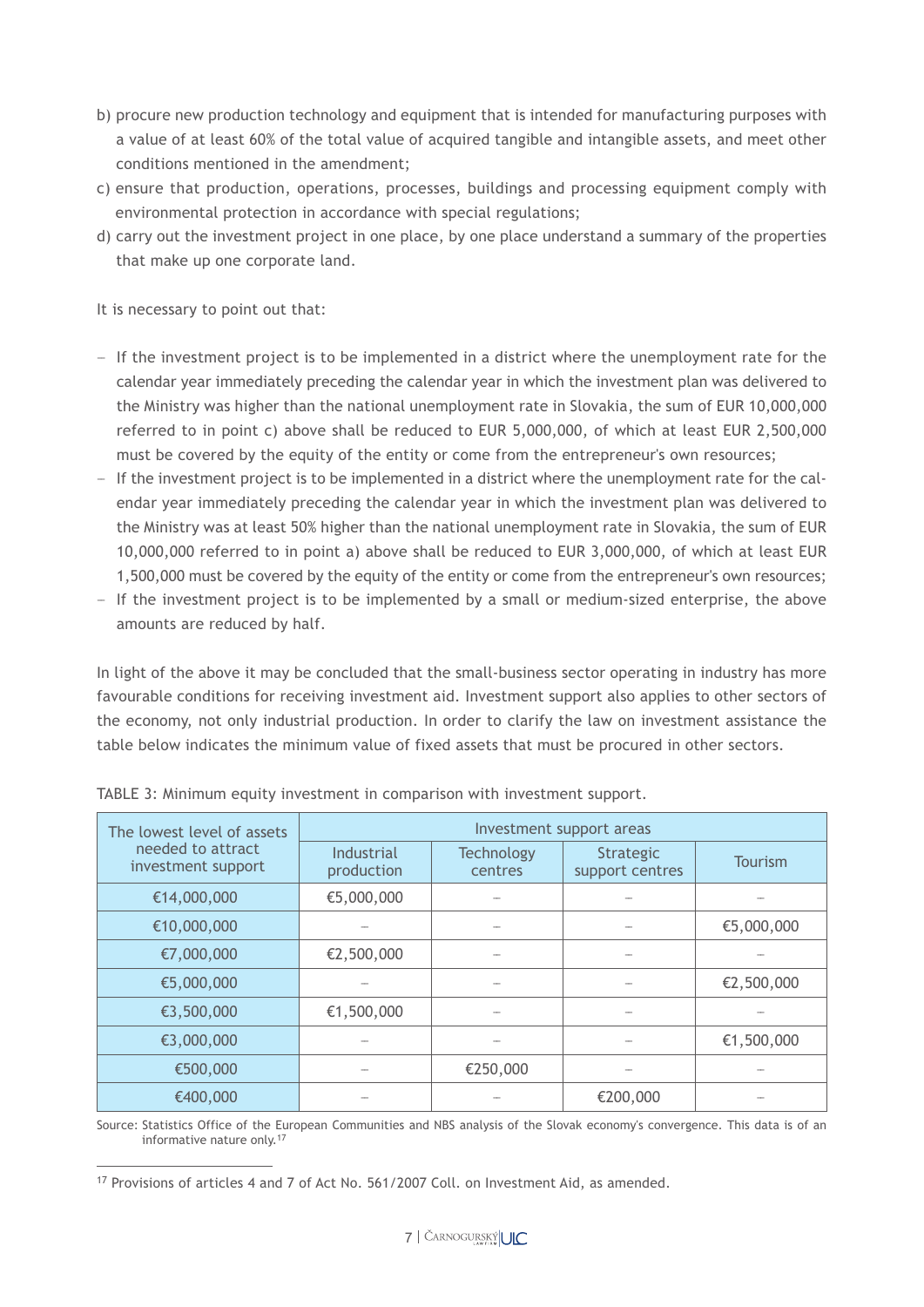In the case of technology centres investment incentives may be used only for the development of new technology centres or for the expansion of existing centres, and on condition that the investor makes an investment of at least EUR 500,000 in the acquisition of tangible or intangible assets<sup>18</sup> and that at least 70% of employees possess an academic degree.

Other common conditions have to be met by the investor. At least 25% of the investor's eligible costs must be financed from sources other than state aid. The investor must start business activities within three years of the date the state aid was granted. And the investor must retain assets that were acquired through investment aid for a period of at least five years.

# 2.3 LOW-COST AND SKILLED LABOUR FORCE

### **2.3.1 Labour force availability**

The Slovak Republic has a working population of 2.342 million, with a strong tradition in engineering and mechanical production. The unemployment rate increased from 13.5% in 2011 to 14 % in 2012.<sup>19</sup> When analyzing labour force availability in the Slovak Republic it is also necessary to take into consideration the more than 114,600 people who have left the country to work abroad.

Major regional disparities have developed in Slovakia regarding unemployment rates, with the lowest being in the more developed west of the country (Bratislava, Trnava and Trencin regions) and the highest in central and eastern Slovakia (Banska Bystrica, Kosice and Presov regions). This phenomenon can be partially explained by the fact that the influx of FDI has been heavily concentrated in the western regions of the country. In the third quarter of 2012, the Bratislava Region had a 74.6% share of foreign direct investment, followed by the Kosice Region with 19.2% and the Zilina Region with a 4.0% share.<sup>20</sup>

|                       | 2004 | 2005 | 2006 | 2007 | 2008 | 2009 | 2010 | 2011  | 2012 |
|-----------------------|------|------|------|------|------|------|------|-------|------|
| Slovakia              | 18.2 | 16.3 | 13.4 | 11.1 | 9.6  | 12.5 | 14.0 | 14.56 | 14.0 |
| <b>Czech Republic</b> | 8.3  | 7.9  | 7.2  | 5.3  | 4.4  | 9.2  | 7.0  | 6.7   | 7.5  |
| Poland                | 19.0 | 17.8 | 13.9 | 9.6  | 7.1  | 11.1 | 9.7  | 9.9   | 10.6 |
| Hungary               | 6.1  | 7.2  | 7.5  | 7.4  | 7.9  | 10.3 | 12.0 | 10.7  | 10.9 |

| TABLE 4: Unemployment rates in V4 countries (in %) |  |  |  |  |  |  |  |
|----------------------------------------------------|--|--|--|--|--|--|--|
|----------------------------------------------------|--|--|--|--|--|--|--|

Source: Statistics Office of the European Communities and analysis of the Slovak economic convercency by NBS.

<sup>&</sup>lt;sup>18</sup> At least 50% has to come from the investor's own resources.

<sup>19</sup> Nezamestnanosť podľa Výberového zisťovania pracovných síl v roku 2012. Available from: http://portal.statistics.sk/showdoc.do?docid=48056 (Accessed: 17.5.2013).

<sup>20</sup> Priame zahraničné investície. Available from: http://www.nbs.sk/sk/statisticke-udaje/statistika-platobnej-bilancie/priame-zahranicne-investicie (Accessed on: 17.03.2013).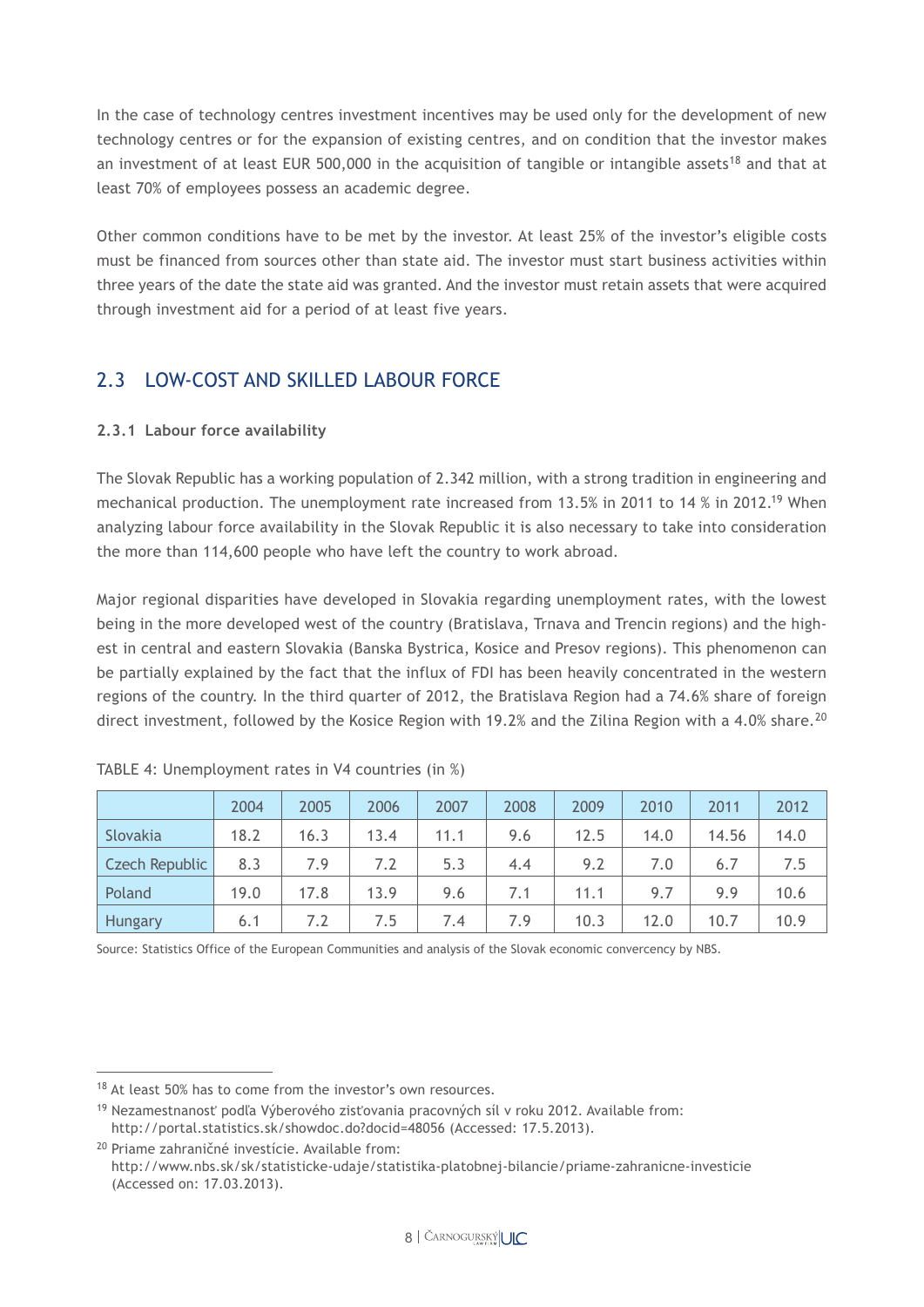|                           | Unemployment Rate (%) |      |      |      | <b>Available Employees</b> |        |        |        |
|---------------------------|-----------------------|------|------|------|----------------------------|--------|--------|--------|
|                           | 2008                  | 2009 | 2010 | 2011 | 2008                       | 2009   | 2010   | 2011   |
| <b>Bratislava Region</b>  | 3.6                   | 4.7  | 6.1  | 5.8  | 12,400                     | 16,300 | 20,900 | 20,400 |
| <b>Trnava Region</b>      | 6.2                   | 9.1  | 12.0 | 10.6 | 18,300                     | 27,500 | 36,600 | 31,700 |
| <b>Trencin Region</b>     | 4.7                   | 7.3  | 10.2 | 8.7  | 13,900                     | 21,400 | 30,700 | 25,900 |
| Nitra Region              | 8.8                   | 13.0 | 15.4 | 12.5 | 31,700                     | 45,700 | 54,100 | 43,900 |
| <b>Zilina Region</b>      | 7.7                   | 10.6 | 14.5 | 14.3 | 25,900                     | 35,400 | 48,700 | 48,600 |
| <b>B. Bystrica Region</b> | 18.2                  | 18.8 | 18.6 | 17.5 | 59,500                     | 59,800 | 60,300 | 58,000 |
| <b>Presov Region</b>      | 13.0                  | 16.5 | 18.6 | 17.8 | 48,700                     | 62,400 | 72,000 | 68,000 |
| <b>Kosice Region</b>      | 13.5                  | 15.5 | 18.3 | 19.6 | 47,200                     | 55,800 | 65,800 | 71,600 |



Source: Statistics Office of the Slovak Republic<sup>21</sup>

#### **2.3.2 Labour costs**

Although productivity rates are similar within the V4 region (i.e. the Visegrad Group, comprising the Czech Republic, Hungary, Slovakia and Poland), labour in Slovakia remains cheaper than in the Czech Republic, and, in spite of a slight increase, comparable to Hungary and Poland. It is approximately four times cheaper than in Western Europe.

|  | TABLE 6: Labour costs in selected European Union countries |  |  |  |  |  |
|--|------------------------------------------------------------|--|--|--|--|--|
|--|------------------------------------------------------------|--|--|--|--|--|

|                       | EUR / hour |      |      |      |      |      |  |  |
|-----------------------|------------|------|------|------|------|------|--|--|
|                       | 2007       | 2008 | 2009 | 2010 | 2011 | 2012 |  |  |
| Slovakia              | 6.8        | 7.4  | 7.5  | 7.9  | 8.0  | 8.3  |  |  |
| Poland                | 6.8        | 7.5  | 6.9  | 7.0  | 7.0  | 7.4  |  |  |
| <b>Hungary</b>        | 7.1        | 7.6  | 7.6  | 7.3  | 7.3  | 7.5  |  |  |
| <b>Czech Republic</b> | 7.9        | 8.1  | 9.6  | 10.0 | 9.9  | 10.6 |  |  |
| France                | 25.3       | 29.2 | 32.9 | 33.1 | 33.1 | 34.2 |  |  |

Source: Statistics Office of the European Communities

Great disparities exist in labour costs between particular Slovak regions, with the highest costs being in Bratislava and Kosice regions and the lowest in Presov, Nitra and Banska Bystrica regions.

<sup>21</sup> Nezamestnanosť. Available from: http://portal.statistics.sk/showdoc.do?docid=1801 (Accessed on: 17.03.2013).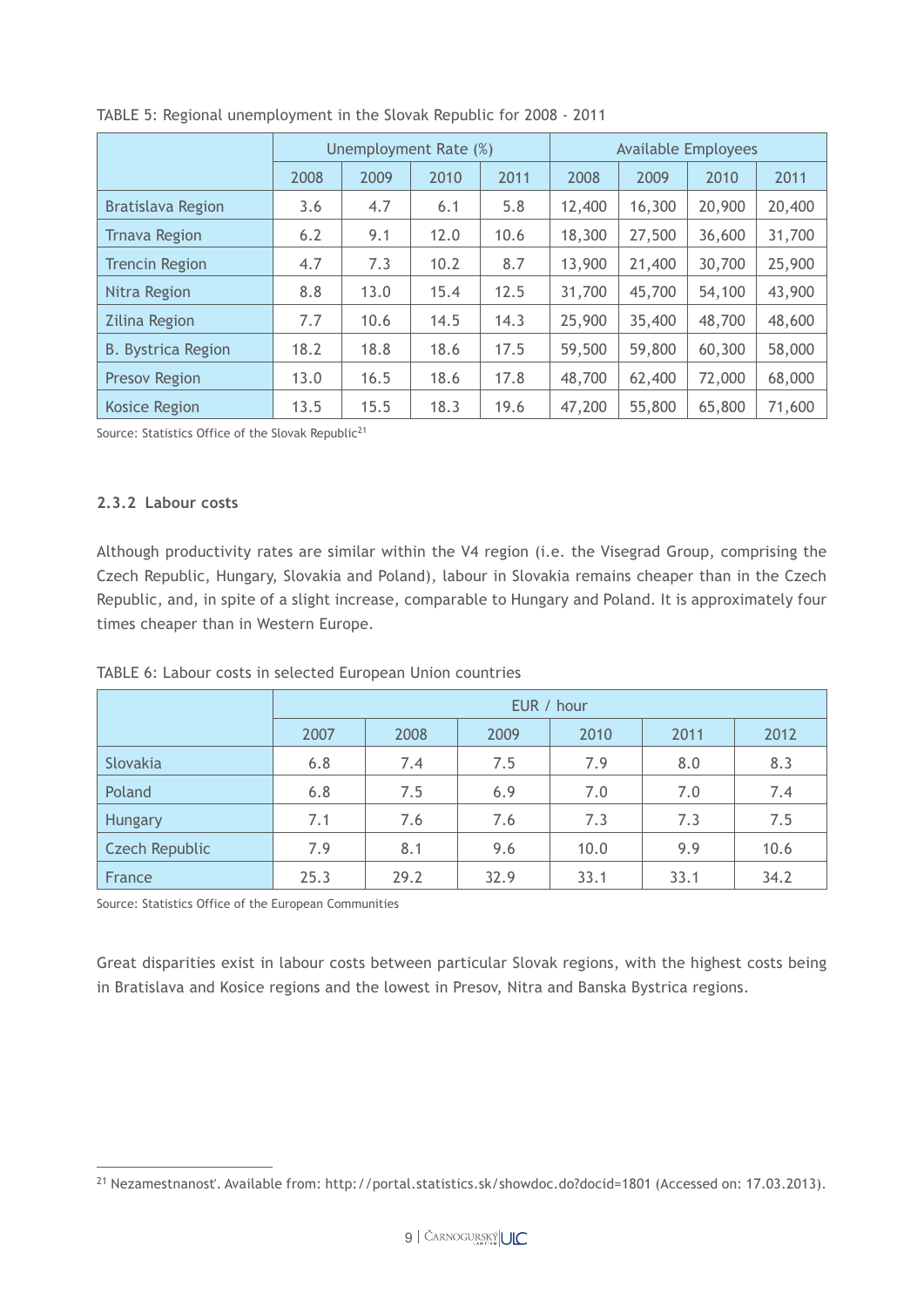#### **2.3.3 Labour law overview**

The revision of the Labour Code which came into effect on 1 January, 2013 has resulted in the following changes: fixed-term employment can be agreed for a maximum of two years, and extended or renewed a maximum of 2 times within a period of two years; the possibility to extend probation periods via a collective agreement has been abolished; a maximum probation period of three months and a maximum of six months for a chief executive, authorized representative or statutory body member is now set by law; night work is defined as work performed between 10pm and 6am; and average weekly working time including overtime cannot exceed 48 hours over four consecutive months.

According to Article 42 par. 1 of the Labour Code<sup>22</sup>, employment relations shall be established by written employment contracts between an employer and employees. Besides an employment contract, the Labour Code recognizes three other contract types: work performance contract<sup>23</sup>, work activities contract<sup>24</sup> and temporary student job contract<sup>25</sup>. These contracts are of minor importance and therefore will not be dealt with in this chapter.

According to Article 85 par. 5 of the Labour Code, the maximum weekly working time is 40 hours, although in some particularly arduous or hazardous occupations the figure may be lowered to 33.5 hours. Overtime work shall not exceed 8 hours per week over a period of more than 4 consecutive months. In the event that an employer has a different agreement regarding overtime this cannot be agreed for a period longer than 12 consecutive months or 150 hours<sup>26</sup> in a calendar year.

According to Article 59 par. 1 of the Labour Code, an employment contract can be terminated subject to the mutual agreement of the parties, immediate termination, termination by notice a during a probationary period.

According to Article 68 par. 1 of the Labour Code, the employer may terminate an employment contract immediately only in the event that the employee in question has been convicted of an intentional criminal act or a serious breach of discipline. The opportunities for an employee to terminate an employment contract immediately are limited to exceptional circumstances.

The notice period must, according to the Labour Code, be at least one month. This applies only to employees who have worked for their employer for less than one year. In cases where an employee who was employed for more than one but less than 5 years is made redundant, he/she is eligible for a notice period of two months. If an employee has been employed for more than five years, his/her notice period is 3 months.

<sup>22</sup> Act No. 311/2001 Coll. the Labour Code.

<sup>&</sup>lt;sup>23</sup> According to Article 226 of the Labour Code a work performance contract may be concluded only for performance of specific work or a specific work task and only on condition that the anticipated extent of work does not exceed 350 hours in a calendar year.

<sup>&</sup>lt;sup>24</sup> According to Article 228a of the Labour Code a work activities contract may be concluded only if work activities do not exceed 10 hours per week.

 $25$  According to Article 227 and 228 of the Labour Code a temporary student job contract may be concluded only if work activities do not exceed 20 hours per week. The contract has to be concluded in writing.

<sup>&</sup>lt;sup>26</sup> An employee who performs medical professional work under a special regulation may, after agreement with employees' representatives, be permitted to work an additional 100 hours of overtime per calendar year.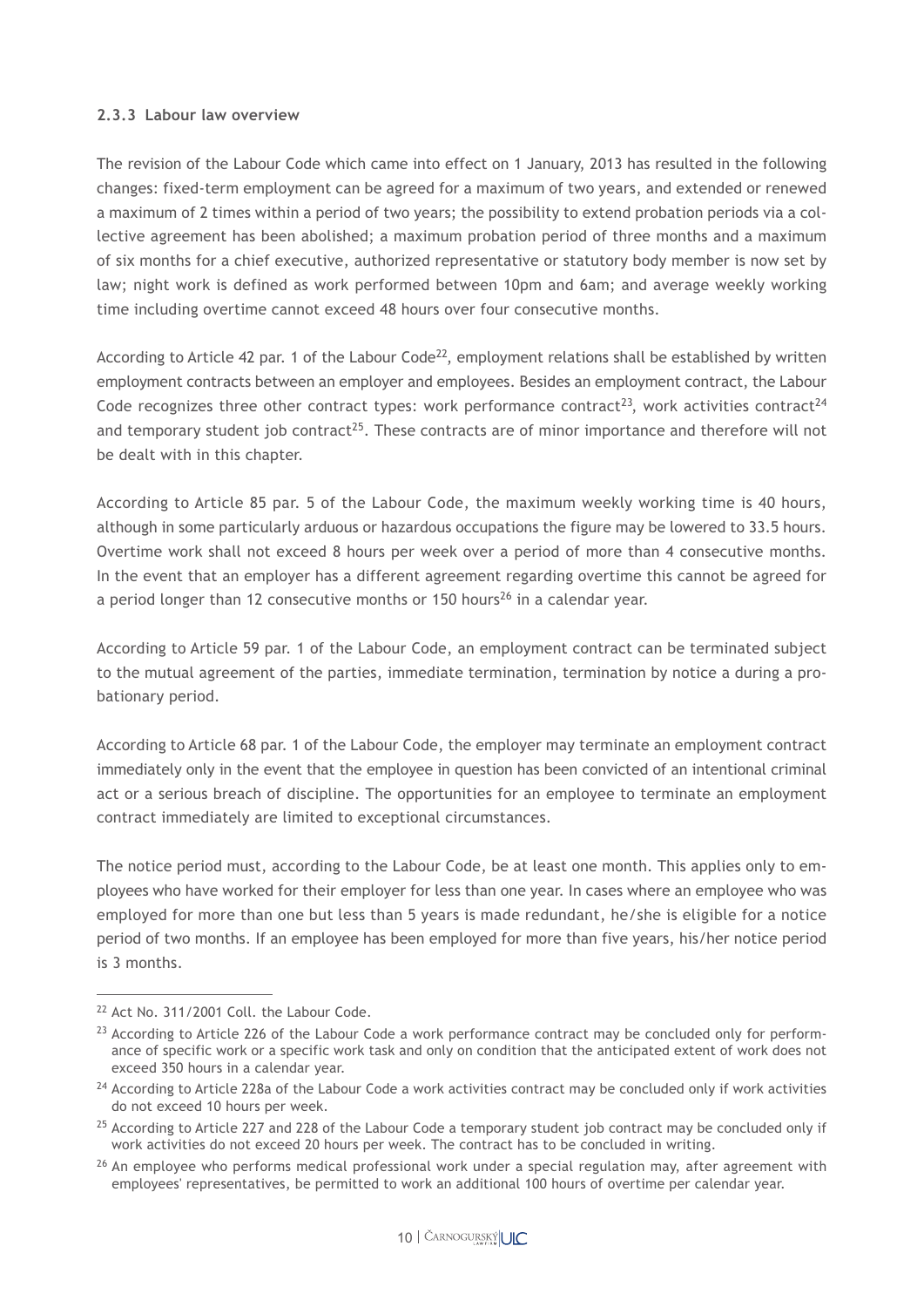By contrast, an employer may only give notice to an employee for one of the reasons expressly stipulated in the Labour Code. Article 63 stipulates the following reasons:

- a Employer's business or part thereof is wound up or relocated;
- b) Employee is made redundant by virtue of a change in duties, technical equipment, reduction in the number of employees with the aim of increasing work efficiency, or other organisational changes;
- c) According to medical assessment, the employee has lost the ability to perform his/her previous work due to his/her health conditions;
- d) Employee does not meet legal requirements for due performance of the agreed work;
- e) Employee does not duly fulfil his/her work tasks, even though he/she was instructed by the employer to rectify insufficiencies, in writing, twice within a period of 6 months;
- f) Employee commits a serious breach of discipline;
- g) Employee commits ongoing but less serious breaches of discipline.

Collective redundancy is defined by the law as a situation where an employer terminates an employment relationship for reasons a) and b) as stated above with at least 10 employees over a period of 30 days.

The Labour Code allows overlapping of a notice period and severance pay. An employee is entitled to severance pay in addition to their notice period. Severance pay is determined by length of employment, i.e. the number of years worked by the employee whose employment the employer terminates by giving notice on the grounds referred to in article 63, par. 1, point. a) or point. b) of the Labour Code, or because the employee has lost, because of his health condition, according to medical opinion, the longterm capability to perform his previous work. The employee in question is, upon termination of employment, entitled to severance pay in the amount of at least:

- a) one month's average salary if the employee has worked at least two years and less than five years;
- b) twice their monthly average salary if the employee has worked at least five years and less than ten years;
- c) three times their monthly average salary if the employee has worked at least ten years and less then twenty years;
- d) four times their monthly average salary if the employee has worked at least twenty years.

The Labour Code enables employers, on the grounds of objective operational reasons, to use temporary employees assigned to them by the Agency for Temporary Employment. Under the temporary assignment regime, the employer does not have a direct employment contract with such employees. The employees are employed by the Agency for Temporary Employment and subsequently assigned to the employer for an agreed time period. This regime is used by a number of investors during high-season periods to meet increased production targets. The Agency for Temporary Employment may temporarily assign an employee to the user-employer only in the case of an employee employed by the agency. Agency employees can not be temporarily employed via an employment agreement.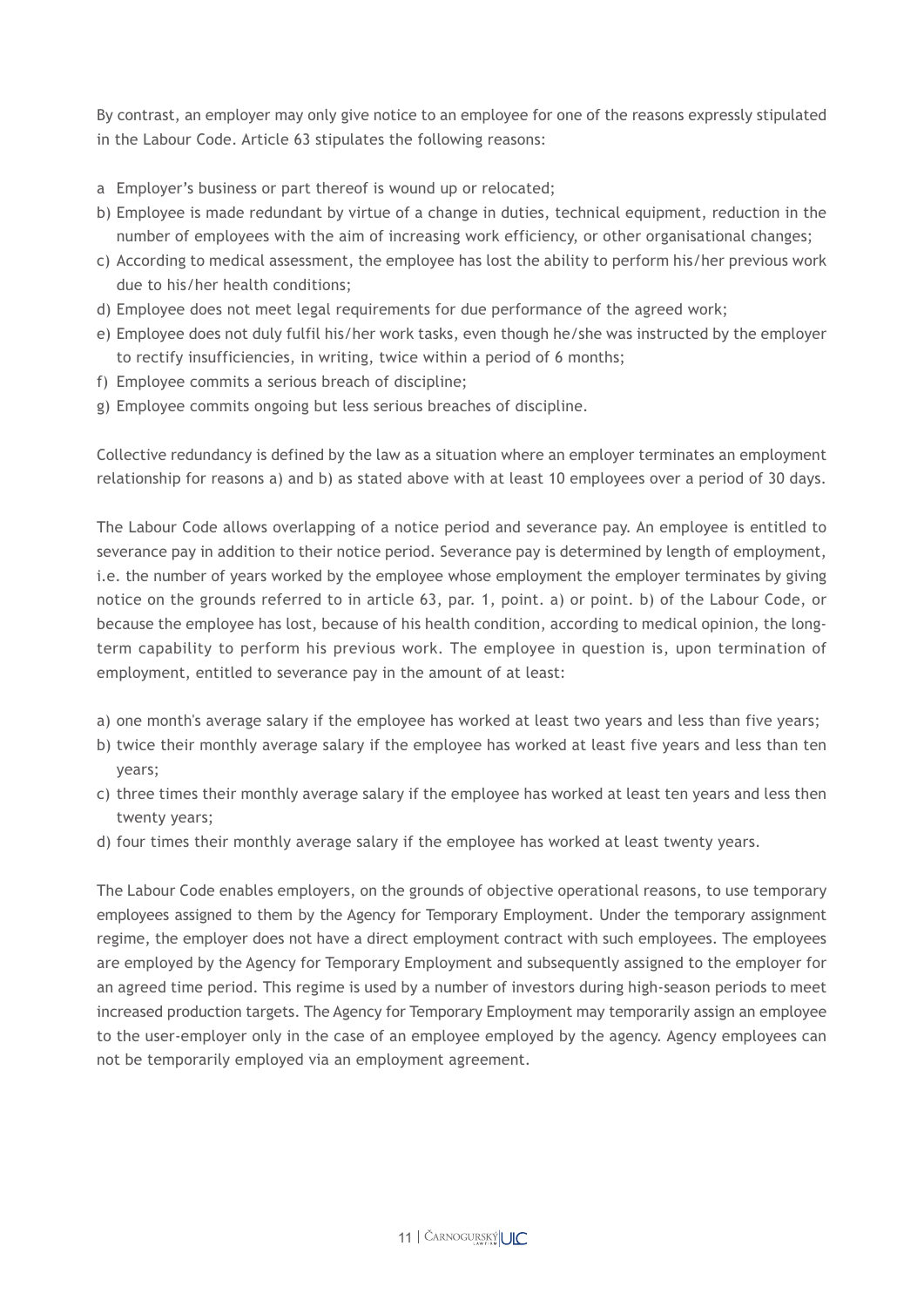# 3. STARTING A BUSINESS

# 3.1 ESTABLISHING A LIMITED LIABILITY COMPANY

Investors entering the Slovak market may choose between several corporate forms introduced either by the Commercial Code<sup>27</sup>, such as a limited-liability company, joint-stock company, general partnership or limited partnership, or by EU law, such as a European company<sup>28</sup>. A limited-liability company (in Slovak: *spoločnosť s ručením obmedzeným*; abbreviation: s.r.o.) is the most commonly used corporate form and is therefore dealt with in detail in this chapter.

There are no limitations on foreign investors when it comes to setting up companies. A foreign natural or legal person may establish any form of company either together with other foreign or Slovak persons or alone as a sole shareholder. In this respect, foreign natural and legal persons enjoy the same rights and bear the same obligations as Slovak persons and may not be discriminated against.

According to Article 108 of the Commercial Code, minimum registered capital of EUR 5,000 is required. Article 111 par. 1 requires that at least 50% of the registered capital is paid before the proposal for registration of the company is filed in the Commercial Register.

A limited liability company may be established by a sole shareholder irrespective of whether they are a legal or a natural person. Two restrictions exist in this regard. Firstly, a company owned by a sole shareholder must not be a sole shareholder in another limited liability company. Secondly, a natural person must not be a sole shareholder in more than three companies. The maximum number of shareholders is limited to 50.

The corporate bodies of a limited liability company are the shareholders' meeting, executive director and supervisory board.

A shareholders' meeting is composed of all shareholders and decides on all major issues including the appointment and dismissal of the executive director, modification of the statutes and memorandum of association, increases and decreases in the registered capital, etc. The Commercial Code contains detailed regulations on how individual sessions are to be convened and organized.

An executive director is a statutory representative of the company. The company may have several executive directors. Only a natural person can be appointed as an executive director. In the event that there are several executive directors, each of them is entitled to act individually on behalf of the company unless stipulated otherwise in the memorandum of association.

Establishment of a supervisory board is optional. The participants may decide to establish a supervisory board in the company's memorandum of association. The supervisory board must be composed of at least three members appointed by the shareholders' meeting.

<sup>27</sup> Act No. 513/1991 Coll. the Commercial Code.

<sup>&</sup>lt;sup>28</sup> Council Regulation (EC) No. 2157/2001 of 8 October 2001 on the Statute of a European company (SE).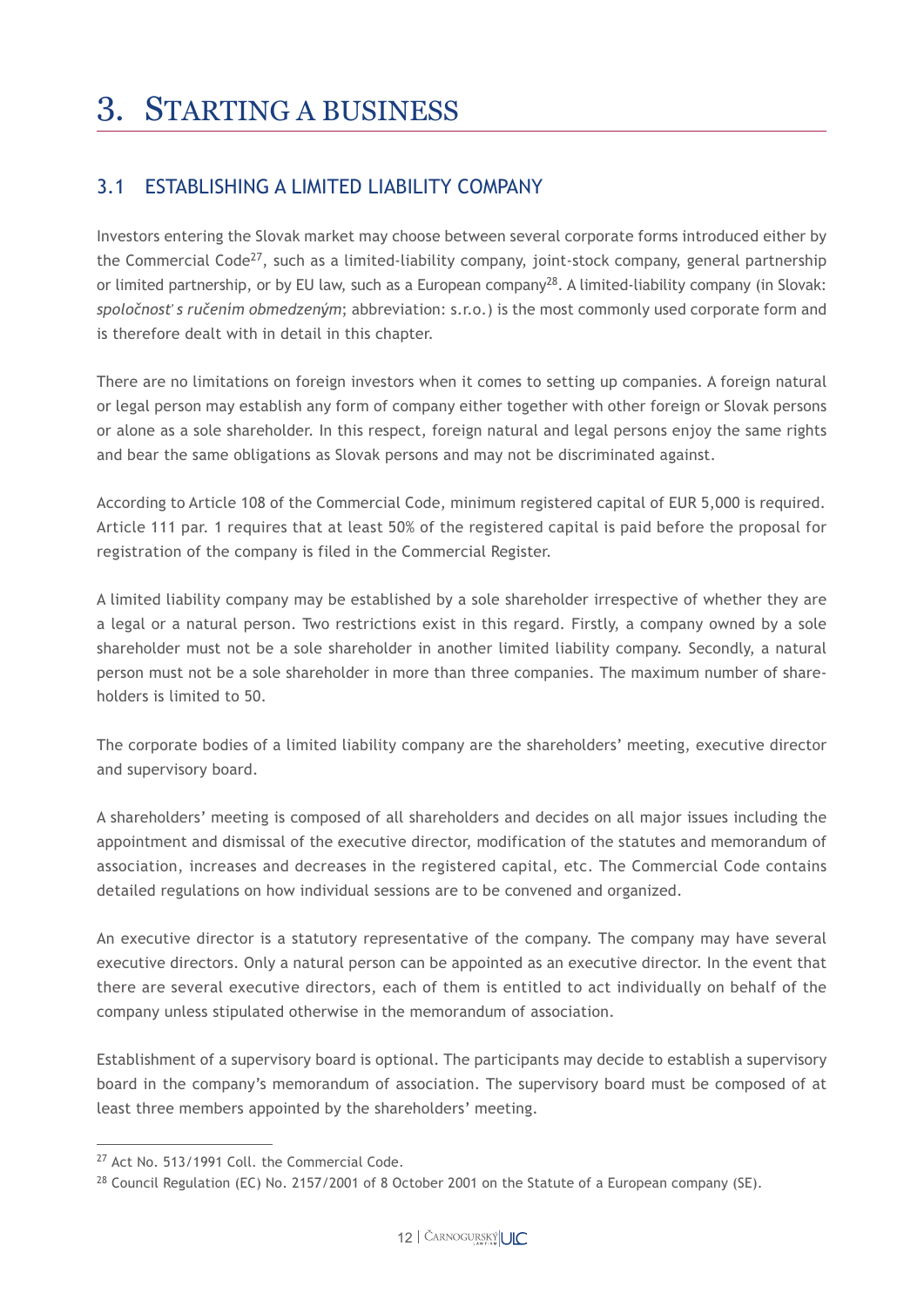The process of establishing a limited liability company is relatively simple and takes about three weeks. Signing of the memorandum of association is followed by acquisition of the necessary trade licences and finally by registration of the company in the Commercial Register of the competent district court. It is important to stress that a limited liability company acquires legal personality status upon its registration in the Commercial Register.

An amendment to the Commercial Code effective from 1 October, 2012 restricts establishment of a limited liability company for persons who have tax arrears or customs duty arrears. This restriction applies to majority share transfers or distribution of shares. In all such cases, the promoter will be required to obtain tax authority consent to the registration of a company in the commercial register.

The tax or customs office, at the request of the taxpayer, shall issue within five working days consent to inclusion in the commercial register if the taxpayer has no tax arrears or customs duty arrears. Such arrears shall not exceed the amount of EUR 170.

From January 2014 the time allowed for registration in the commercial register should be reduced significantly, from 5 days to 2 days.

Note that no restrictions are imposed on the import and export of capital, and repatriation payments may be made in any currency<sup>29</sup>. According to Article 8 of the Foreign Exchange Act, the National Bank of Slovakia has to be notified by residents and branches of non-residents in Slovakia about any collections, payments and transfers relating to direct investments, loans and securities abroad and in relation to non-residents, as well as about the establishment of accounts abroad and balances thereof.

Act No. 394/2012 Coll. on Restrictions on Cash Payments, which came into force on 1 January, 2013, prohibits cash payments exceeding EUR 5,000 and cash payments exceeding EUR 15,000 between individuals. The penalty for breaches of the law is EUR 150,000.

# 3.2 ESTABLISHING BUSINESS PREMISES

### **3.2.1 Purchase of real estate**

The Roman principle of "superficies solo cedit" is not reflected in the Slovak legal system. As a result, land and buildings can be acquired separately by different entities.

The Civil Code specifies several possible ways of acquiring the title to real estate, such as a written contract, inheritance, the decision of a public authority, or by other means stipulated in the law. In most cases, real estate is acquired on the basis of a written contract. It is important to note that in the case of a written contract the title is acquired only upon constitutive registration in the Land Register. The registration procedure takes a minimum of 15 days.

<sup>&</sup>lt;sup>29</sup> Article 7 of Act No. 202/1995 Coll. the Foreign Exchange Act.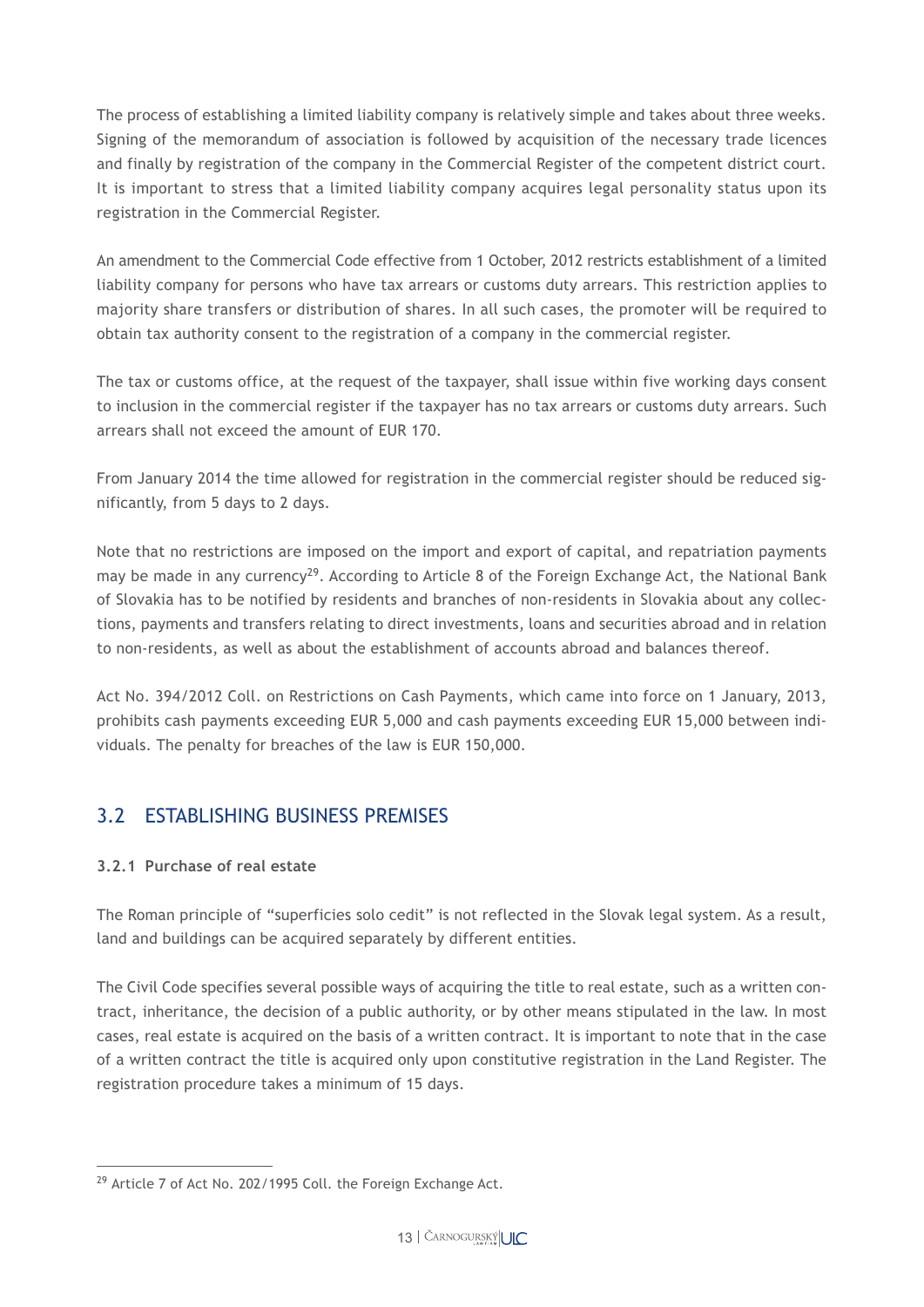Registration in the Land Register is binding unless proven otherwise. It is therefore possible for anybody to claim "real" ownership of a property, even though there is a valid registration of the title in the Land Register. To avoid any difficulties it is recommended that purchasers undertake a detailed due diligence of title transfers during the previous 10 years as this period corresponds to the 10-year ownership prescription period.

According to a general principle introduced as of May 1, 2004, by Article 19a par. 1 of the Foreign Exchange Act, foreign natural and legal persons may acquire real estate in the Slovak Republic without any limitations. The only exception applies to land that is owned solely by the Slovak Republic, and to agricultural and forest land. For citizens of other EU member states a 3-year transition period for acquisition of forest and agricultural land applies, i.e. the person is required to use the land 3 years prior to acquiring it, and, at the same time, must have obtained a residence permit.

### **3.2.2 Lease of business premises**

Foreign natural and legal persons are not limited in their freedom to lease real estate in the Slovak Republic. Only lease contracts for more than five years are registered in the Land Register. It is important to stress that non-residential premises can only be leased for the purpose designated in the use permit.

### **3.2.3 Construction and reconstruction**

According to Slovak law, structures may be erected only after the acquisition of a building permit issued by a competent building office (usually the municipal office in the territory in which the structure is going to be erected). Such a permit may be applied for by the owner of the land on which the structure will be built or by another person having special rights to the land resulting from a lease contract or easement.

The building procedure has three separate stages: zoning permit, building permit and use permit. Under certain conditions the zoning and building permits may be joined in a single procedure.<sup>30</sup>

During the zoning permit procedure, the Building Office considers whether a particular structure with generally defined parameters can be erected in a particular area. The zoning permit is issued on the basis of, and must comply with, the zoning plan prepared by the municipalities and state authorities. Other specific studies might be required by the Building Office before or during the procedure.

In the building permit procedure the Building Office undertakes in-depth examination of the project documentation. Architectural designs are part of the project documentation and must fully comply with the zoning permit issued in the previous stage.

Note that before zoning and building permits are issued, the Building Office canvasses the opinions of a large number of diverse public authorities. If any of these authorities objects, it may significantly complicate the procedure. The procedure might further be complicated by objections and appeals from

 $30$  Article 39a par. 4 of the Building Act; this applies in the case of minor construction and structures in areas where there is a zoning plan.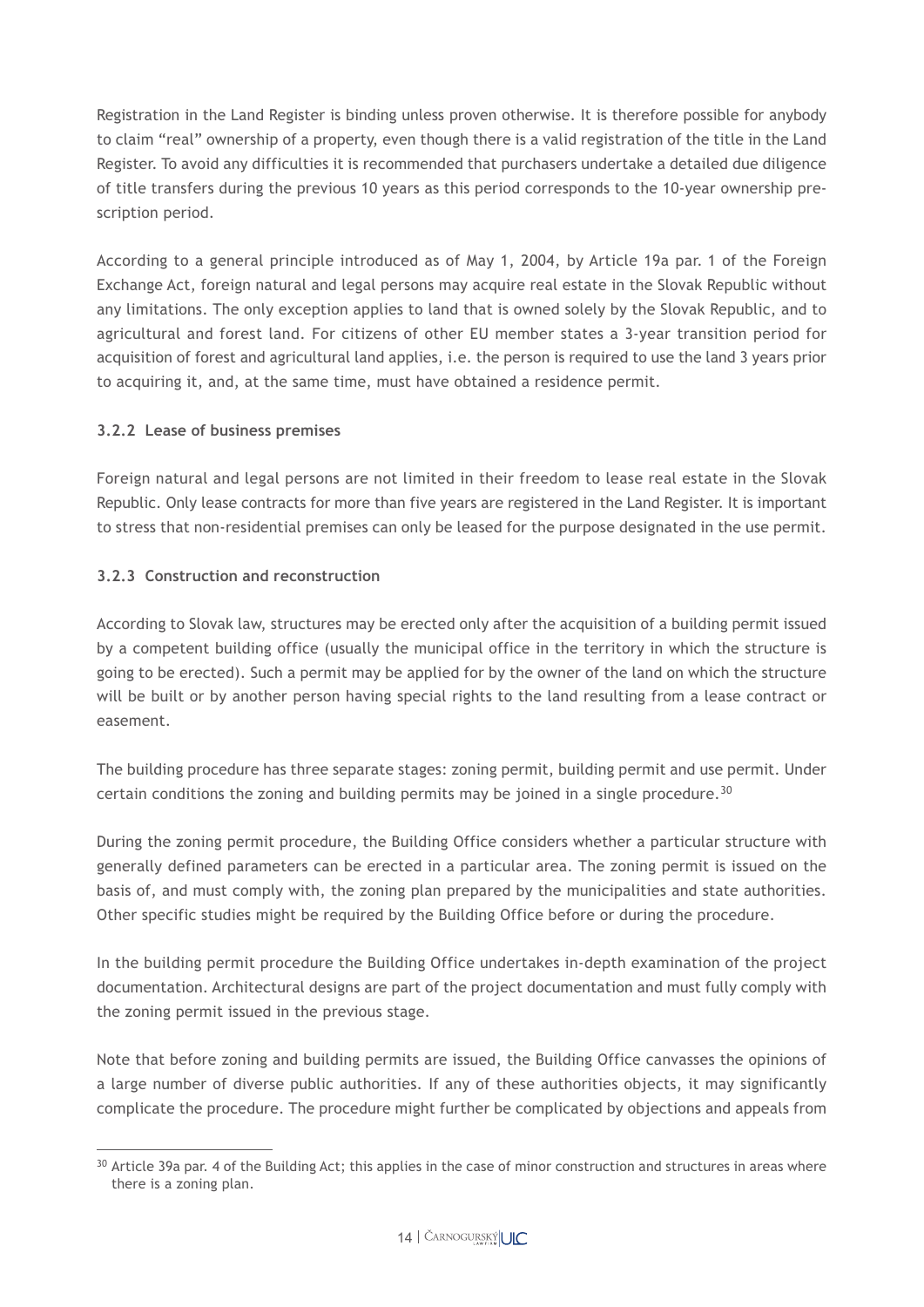the owners of neighbouring land and buildings, as they are parties to the building permit procedure. Once a building permit is obtained, construction work may begin. After construction work is terminated, a use permit must be applied for. According to Slovak law, structures may not be used without a valid use permit. The entire zoning and building permit procedure takes approximately 6 to 12 months depending on different factors and possible complications.

If specific structures designated for the performance of activities could have significant impact on the environment, an Environmental Impact Assessment (EIA) may be required by the law.<sup>31</sup> An EIA is a fairly complicated administrative procedure and takes approximately 18 months. Please note that if an EIA is required by law, it is not possible to apply for a zoning permit without a final opinion, the final document issued at the end of an EIA.

# 4. CLOSING A BUSINESS

## 4.1 GENERAL OVERVIEW

The Commercial Code provides foreign investors who wish to terminate their business activities in the Slovak Republic with several exit mechanisms. The first and perhaps the easiest method is the transfer of business shares in the Slovak company to another legal or natural person. A foreign investor may also decide to dissolve the Slovak company with liquidation or without liquidation, depending on whether the company has any assets. Launching a bankruptcy procedure is also one of the options for dissolving a company. According to Article 68 par. 1 of the Commercial Code, a company ceases to exist on the date of its deletion from the Commercial Register of the competent district court.

As the Limited Liability Company is the most commonly used corporate form, exit mechanisms for this corporate form will be dealt with in the following chapters.

# 4.2 TRANSFER OF BUSINESS SHARES

Unless stipulated otherwise in the memorandum of association, a shareholder may transfer his business share in a company to another shareholder of the same company only after the approval of a shareholders' meeting. Transfer of a business share to a third party is more complicated. According to Article 115 par. 2 of the Commercial Code, a shareholder may transfer his business share to a third party only if the memorandum of association allows such a transfer. It is therefore recommended that such a provision be taken into consideration when drafting the memorandum of association. A written contract is required and the signatures of the parties must be certified by a notary public.

<sup>&</sup>lt;sup>31</sup> Act No. 24/2006 Coll. on Environmental Impact Assessment; the list of activities where an EIA is required can be found in Annex 8 of the act.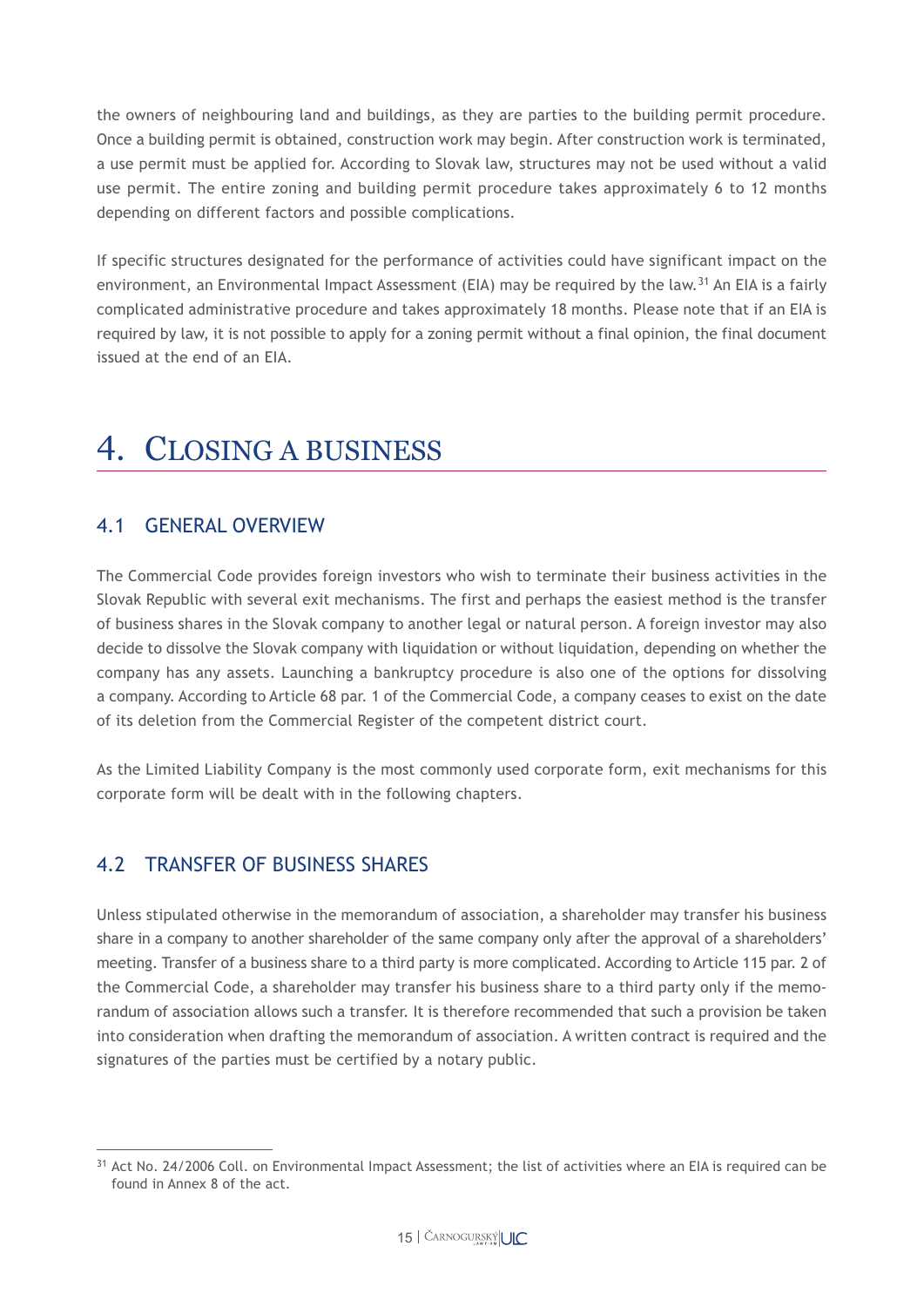An amendment to the Commercial Code, effective from 1 of January 2013, introduced the obligation to substantiate an application for registration of change in the identity of a shareholder in the commercial register by a transfer of shares with the approval of the tax authorities. It does not apply if there is a transfer of shares resulting from the dissolution of the company without liquidation as a result of termination of the shareholders' participation or when there is a transfer of a minority share.

# 4.3 DISSOLUTION OF A COMPANY

### **4.3.1 Dissolution of a company without liquidation**

Dissolution of a company without liquidation takes place if the Slovak company does not have any assets. It should be noted that the company body can not voluntarily decide that the company has no assets and thereby dissolve the company without liquidation. Dissolution of the company without liquidation because of non-existence of assets that would be sufficient to pay the reasonable expenses and compensation for the performance of liquidation is possible only on the basis of a court decision.

Dissolution of a company without liquidation is also possible if an application for bankruptcy procedure was rejected due to lack of assets or there were no assets left in the Slovak company once the bankruptcy procedure was terminated. In this case the bankruptcy court submits a valid and effective bankruptcy decision to the competent district court, which subsequently deletes the company from the Commercial Register.

Dissolution of a company without liquidation is also possible if the assets and liabilities of the Slovak company were transferred to its legal successor. According to Article 69 of the Commercial Code, assets and liabilities are transferred to the legal successor in the case of a merger (in Slovak: *zlúčenie*), a take-over (in Slovak: *splynutie*) or a split (in Slovak: *rozdelenie*). In the case of a merger, the assets of one or more dissolved companies are transferred to another already existing company which becomes the legal successor of the dissolved companies. In the case of a take-over, the assets of at least two dissolved companies are jointly transferred to a newly established company which becomes the legal successor of the dissolved companies. In the case of a split, the assets of one or several dissolved companies are divided and transferred to several other companies.

The law requires that draft merger contracts, take-over contracts and splits are approved by shareholders' meetings of the participating companies. An application for deletion of a dissolved company from the Commercial Register or an application for the registration of a merger, a take-over or a split in the Commercial Register must be submitted jointly by all participating companies.

#### **4.3.2 Dissolution of a company by liquidation**

Dissolution of a company by liquidation takes place if the assets of the company have not been transferred to its legal successor and there are no reasons for a bankruptcy procedure to be initiated. The main objective of liquidation is to settle all the economic relationships of a company in a definite way.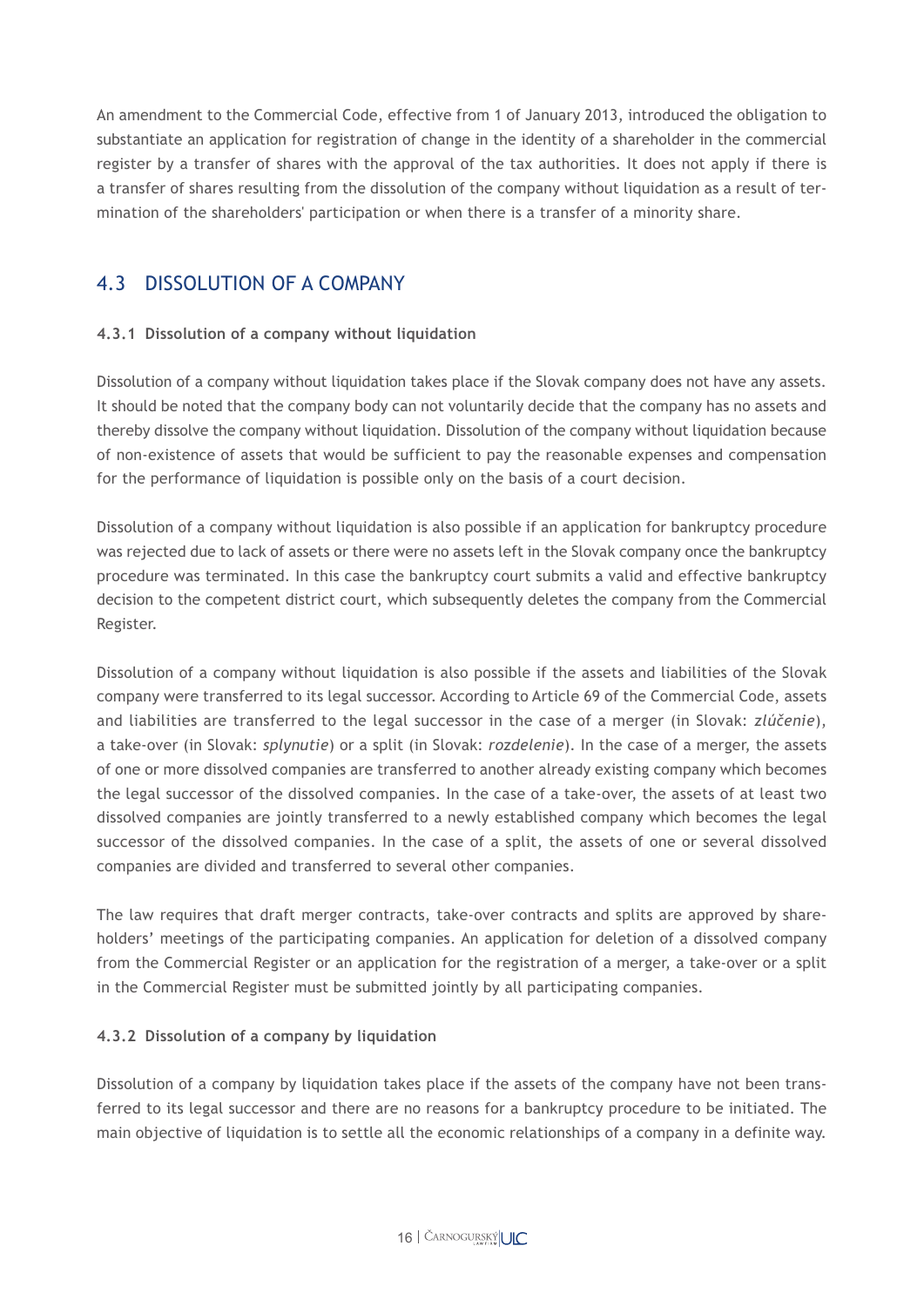A company enters liquidation on the date of the adoption of its shareholders' decision to dissolve the company. The power to act on behalf of the company is transferred from the executive director to the liquidator appointed by the shareholders' meeting. The liquidator must notify all creditors of the company about the commencement of liquidation and must publish this information in the Commercial Bulletin together with a call for creditors to notify their claims against the company within a period of at least 3 months. Once the claims are satisfied, remaining assets are divided between the shareholders on the basis of the shareholders' meeting resolution. Subsequently, the liquidator must apply for the deletion of the company from the Commercial Register before the relevant district court.

# 5. DISPUTE RESOLUTION

## 5.1 ARBITRATION

#### **5.1.1 Domestic arbitral awards**

In the Slovak Republic, arbitration is governed by the Arbitration Act<sup>32</sup>, which is based on the United Nations Commission on International Trade Law (UNCITRAL) Model Law of 1985.

According to the Arbitration Act, parties may agree in an arbitral clause to the contract or in an arbitration agreement to submit to arbitration all or any differences which have arisen or may arise between them in respect of a defined legal relationship, whether contractual or not. The law requires such an agreement to be in writing, under sanction of invalidity. The absence of a written agreement may be rectified by a joint declaration of the parties before the arbitration tribunal prior to the beginning of a procedure at the latest.

According to Article 1 par. 2 of the Arbitration Act, only disputes that can be resolved by a settlement before a court can be decided by arbitration. The law specifies disputes that are expressly excluded from arbitration, such as disputes arising in connection with the ownership and other proprietary rights concerning immovable property, the personal status of private persons, enforcement of judgments, and bankruptcy and restructuring procedures.

Arbitration is considered domestic if the arbitration procedure takes place in the Slovak Republic. An arbitration procedure can take place before one or more arbitrators appointed by the parties or before an arbitration tribunal.

Note that in the event of international differences, a domestic arbitration tribunal decides on the basis of the legal order agreed by the parties. However in the case of domestic differences, the arbitration tribunal always decides on the basis of the legal order of the Slovak Republic. The arbitration tribunal can decide on the basis of principles of equity only if this is expressly agreed by the parties.

<sup>32</sup> Act No. 244/2002 Coll. on Arbitration Procedure.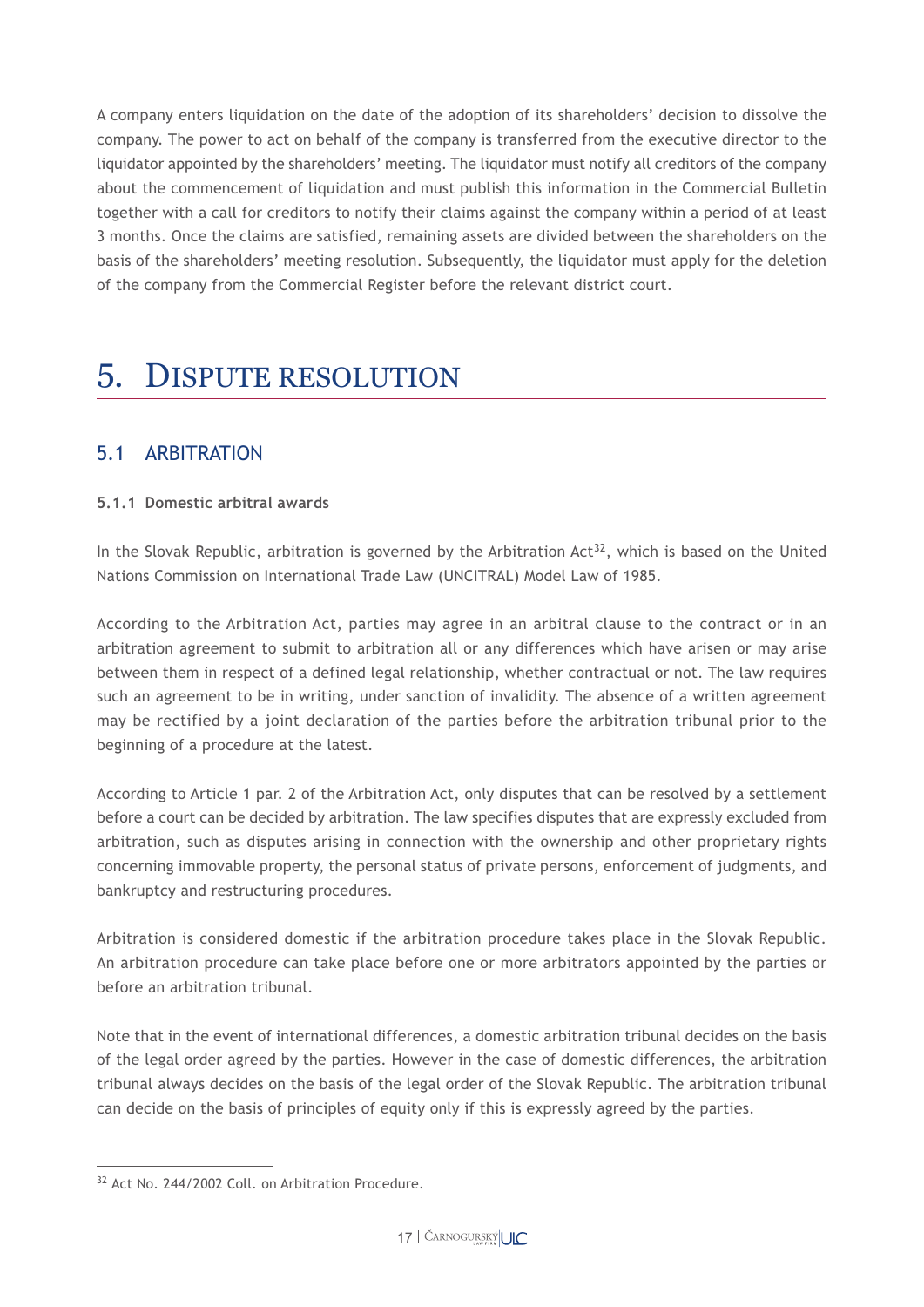An arbitration award has the same legal effects as a valid and effective court decision and can be executed under the same conditions. An arbitration award may be reviewed by another arbitrator (or other arbitrators) only if expressly agreed by the parties.

Opportunities for the parties to challenge an arbitration award before the courts are very limited. The reasons stipulated in law generally concern violation of basic procedural rules. The parties may not challenge the arbitral award before a court by arguing improper interpretation and application of the facts and law by the arbitrator.

### **5.1.2 Foreign arbitral awards**

The Slovak Republic is a party to the Convention on the Recognition and Enforcement of Foreign Arbitral Awards signed on June 10, 1958, in New York (hereinafter the "New York Convention").<sup>33</sup> The recognition and enforcement of foreign arbitral awards is also governed by the Arbitration Act. However, in the case of conflict the New York Convention prevails.

Please note that the Slovak Republic has adopted the reciprocity reservation previewed by Article 1 Clause 3 of the New York Convention and therefore the New York Convention is applied only to awards issued by other contracting states. The Slovak Republic also applies the New York Convention with respect to the enforcement of arbitral awards from non-contracting states provided that such states also apply the convention in relation to arbitral awards issued by the Slovak Republic.

An arbitral award is considered foreign if issued in a country other than the Slovak Republic. Foreign arbitral awards must be executed under the same conditions as domestic arbitral awards. No specific recognition decision is required and a foreign arbitral award is recognized simply by the competent execution court taking the award into consideration as if it were a domestic arbitral award. Provisions of the Arbitration Act on the refusal of recognition and enforcement of foreign arbitral awards correspond to those of Article V of the New York Convention.

# 5.2 LITIGATION

The Slovak Republic has a two-level court system composed of the Supreme Court, 8 regional courts and 54 district courts. The court system is further supplemented by the Constitutional Court. Military courts were abolished as of March 1, 2009, and their competences were transferred to the general courts.



<sup>&</sup>lt;sup>33</sup> The New York Convention was published by the Order of the Ministry of Foreign Affairs under No. 74/1959 Coll. and become effective in the Czechoslovak Republic as of October 10, 1959.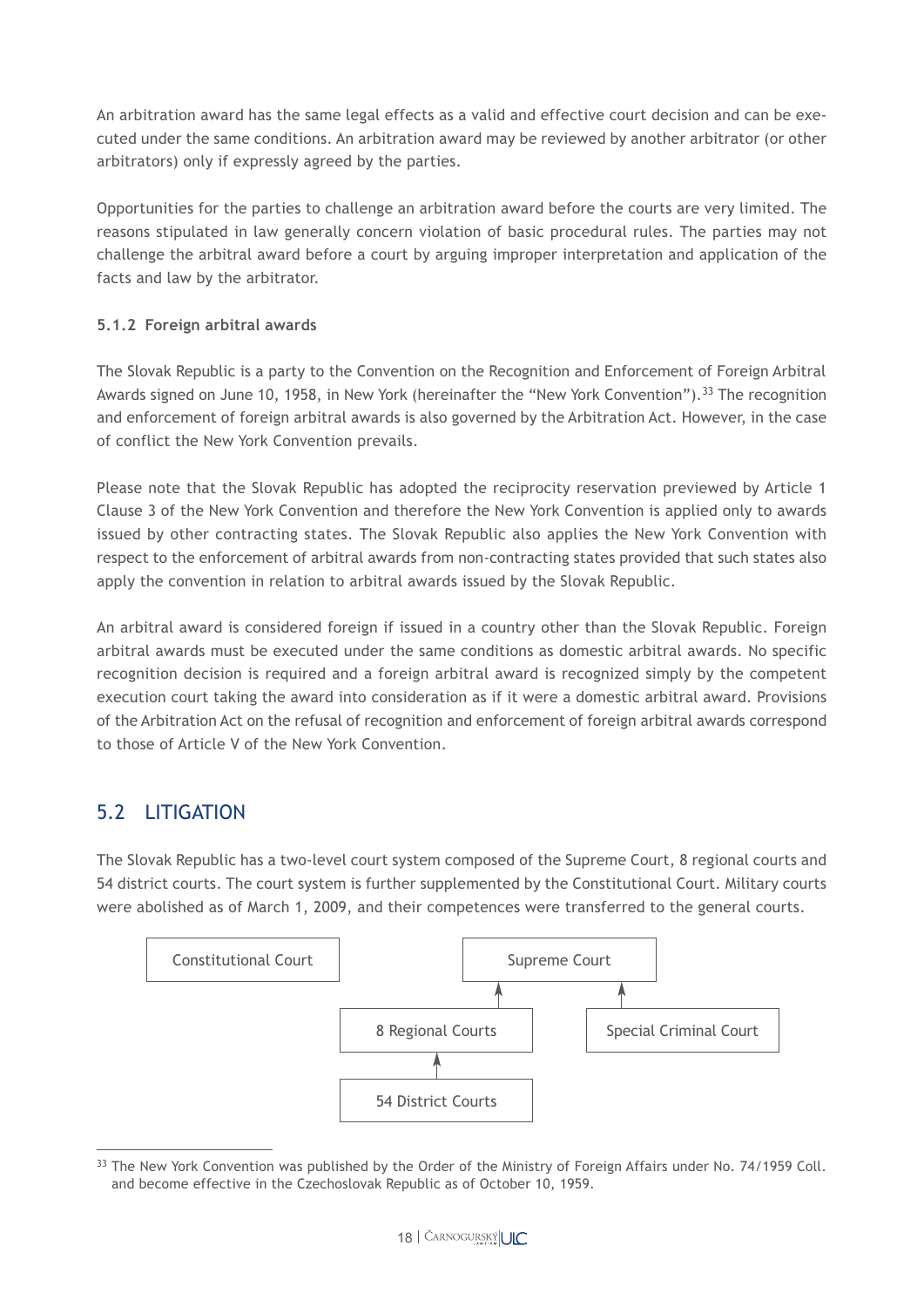District courts are competent to try proceedings in the first instance. Regional courts hear cases as appellate courts and only certain specific cases as the court of first instance. The Supreme Court has the function of an appellate court and appellate review court. Being the supreme judicial body, the Supreme Court never acts as the court of first instance. Apart from civil matters the courts also decide on criminal matters.34

The civil procedure is governed by the Civil Code of Procedure.<sup>35</sup> Under the Civil Code of Procedure courts decide in civil, commercial, employment, family and economic disputes. They also review the lawfulness of decisions by administrative bodies.

Cases tried by district courts and regional courts as courts of first instance are decided by a single judge. Cases tried by regional courts as appellate courts and by the Supreme Court are decided by panels of 3 or 5 judges. The Civil Code of Procedure distinguishes between an appeal as an ordinary remedy and extraordinary remedies such as appellate review, extraordinary appellate review and reopening of a case.

The civil procedure is usually a time-consuming process and may take up to several years. Serious delays may occur. Arbitration therefore often represents a faster and cheaper option. Note that apart from the court fee, the losing party in a case is also obliged to pay the attorney representation fees of the opposing party.

A new development in the Slovak justice system came into effect on 1 January 2012 and specifically applies to the publishing of judicial decisions. In the past, publication of court decisions was not obligatory but more of a right. The act of changing this right into an obligation created new opportunities to check the legality of judicial decisions, while preserving the rights guaranteed by the Constitution of the Slovak Republic.

The principle of public proceedings in the courts is nothing new in Slovak law, but until 2012 public proceedings were regarded as being only within the rights of people involved in such hearings. Public hearings provide greater confidence in the justice system among the public. This trust was reinforced previous year as a result of the obligation to publish final judgments referred to above. Disclosure will be provided by the Ministry of Justice of the Slovak Republic through its website.<sup>36</sup> All personal data will be anonymized to ensure the protection of personal data and privacy.<sup>37</sup>

<sup>&</sup>lt;sup>34</sup> The criminal procedure is governed by Act No. 301/2005 Coll. the Criminal Procedure Code.

<sup>&</sup>lt;sup>35</sup> Act No. 99/1963 Coll. the Civil Procedure Code.

<sup>36</sup> http://www.justice.gov.sk/Stranky/Sudne-rozhodnutia/Sudne-rozhodnutia.aspx

<sup>37</sup> Act No. 757/2004 Coll. on Courts.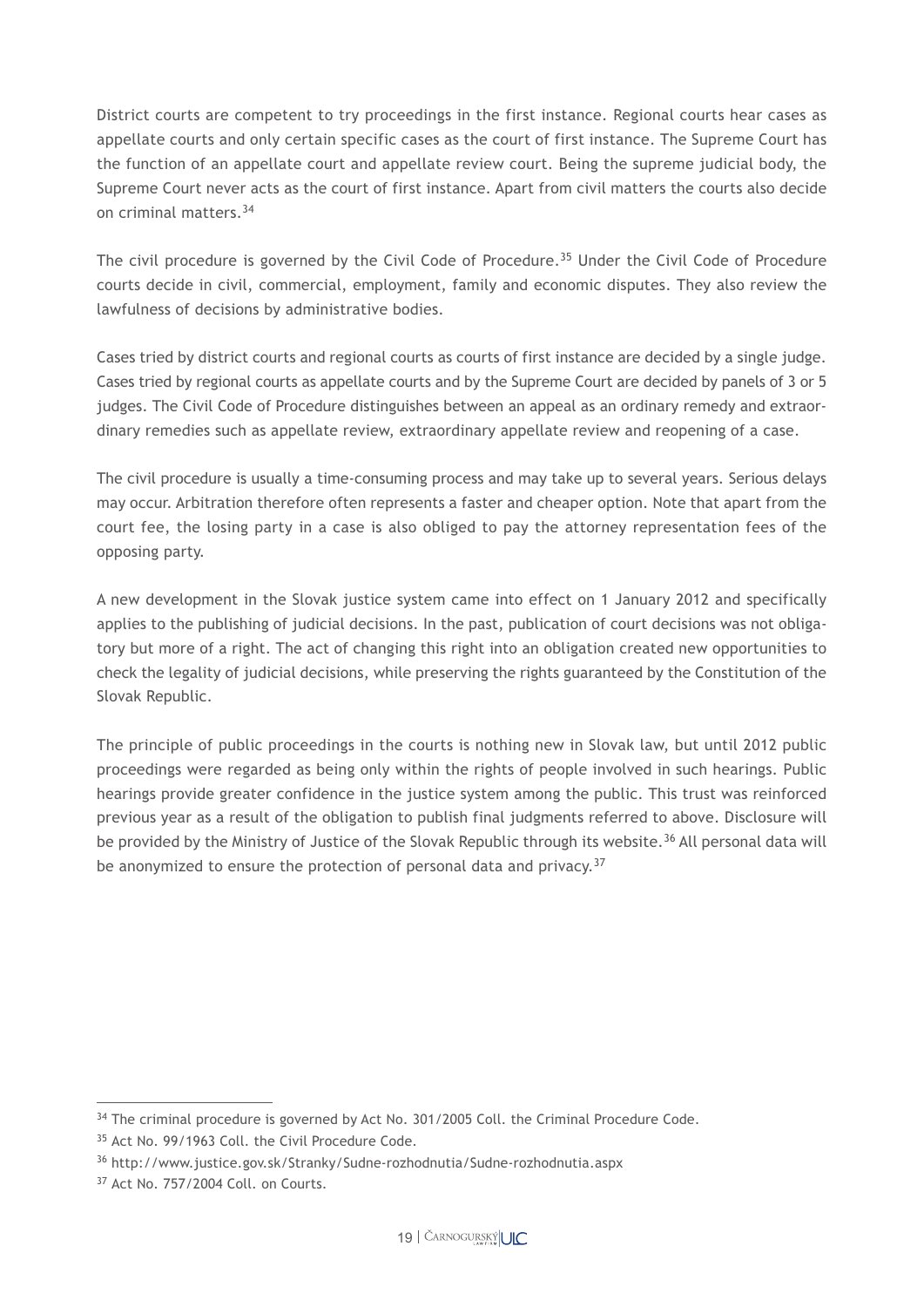# 6. CONCLUSION

Since the 1998 general election, the Slovak Republic has undertaken profound economic and social reforms in many areas, ranging from public finance to employment, education, health and social security. Since adopting these reforms, the Slovak Republic has become one of the fastest growing economies in the European Union.

The influx of foreign direct investment into the Slovak Republic has grown continuously since 2000, with many foreign investors only recently discovering Slovakia. Today the country is recognized as one of the most attractive investment destinations not only in the growing Central and Eastern European markets but in Europe as a whole.